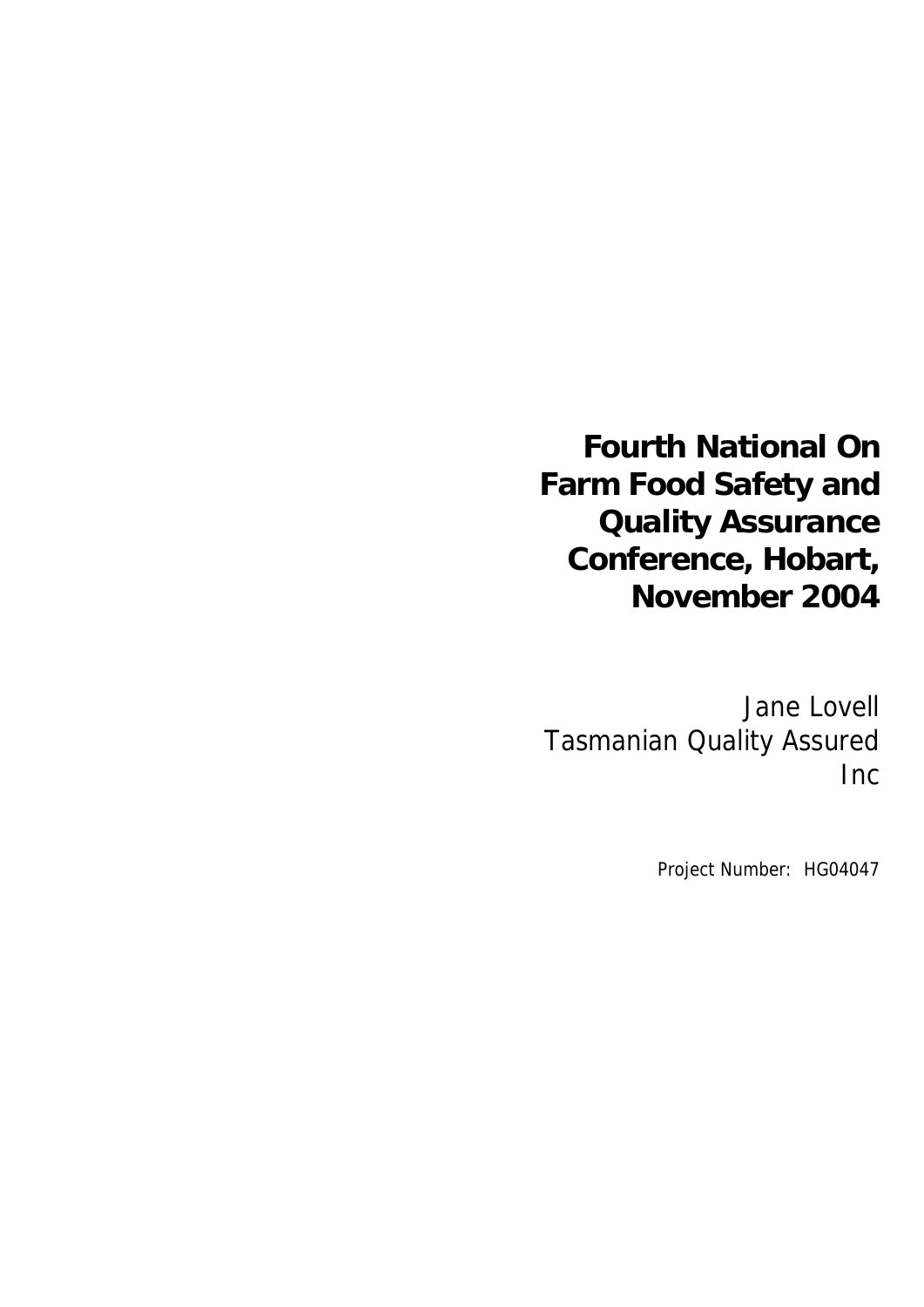#### **HG04047**

This report is published by Horticulture Australia Ltd to pass on information concerning horticultural research and development undertaken for the Australian horticulture industry.

The research contained in this report was funded by Horticulture Australia Ltd with the financial support of Tasmanian Quality Assured Inc.

All expressions of opinion are not to be regarded as expressing the opinion of Horticulture Australia Ltd or any authority of the Australian Government.

The Company and the Australian Government accept no responsibility for any of the opinions or the accuracy of the information contained in this report and readers should rely upon their own enquiries in making decisions concerning their own interests.

ISBN 0 7341 1096 0

Published and distributed by: Horticultural Australia Ltd Level 1 50 Carrington Street Sydney NSW 2000 Telephone: (02) 8295 2300 Fax: (02) 8295 2399 E-Mail: horticulture@horticulture.com.au

© Copyright 2005



Know-how for Horticulture™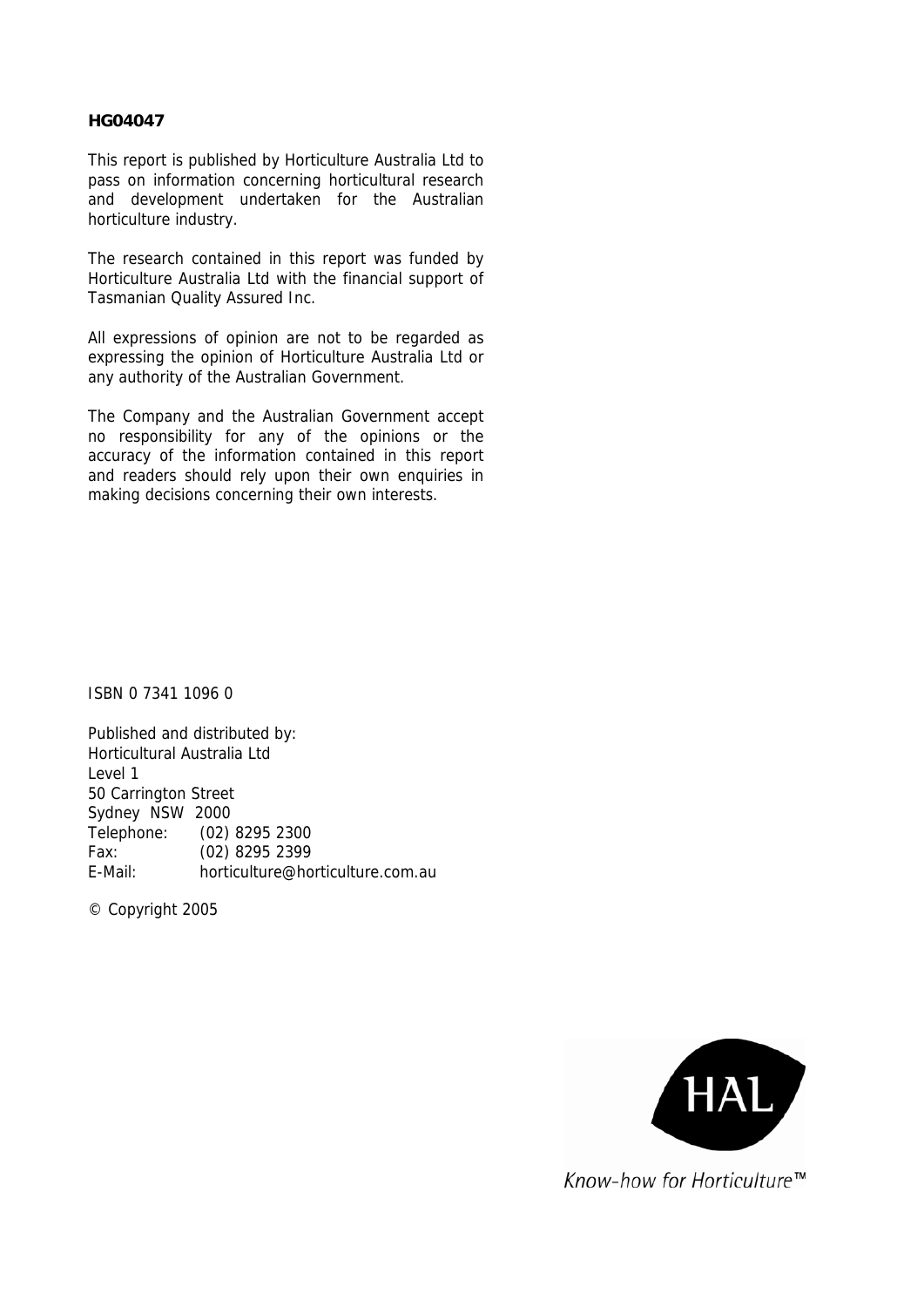# **Integrated Farm Assurance Conference (4th National On-Farm Food Safety and Quality Assurance Conference)**

**Hobart Tasmania 22 – 26 November 2004** 

**(Project Number HG04047)** 

**Report for Horticulture Australia Limited**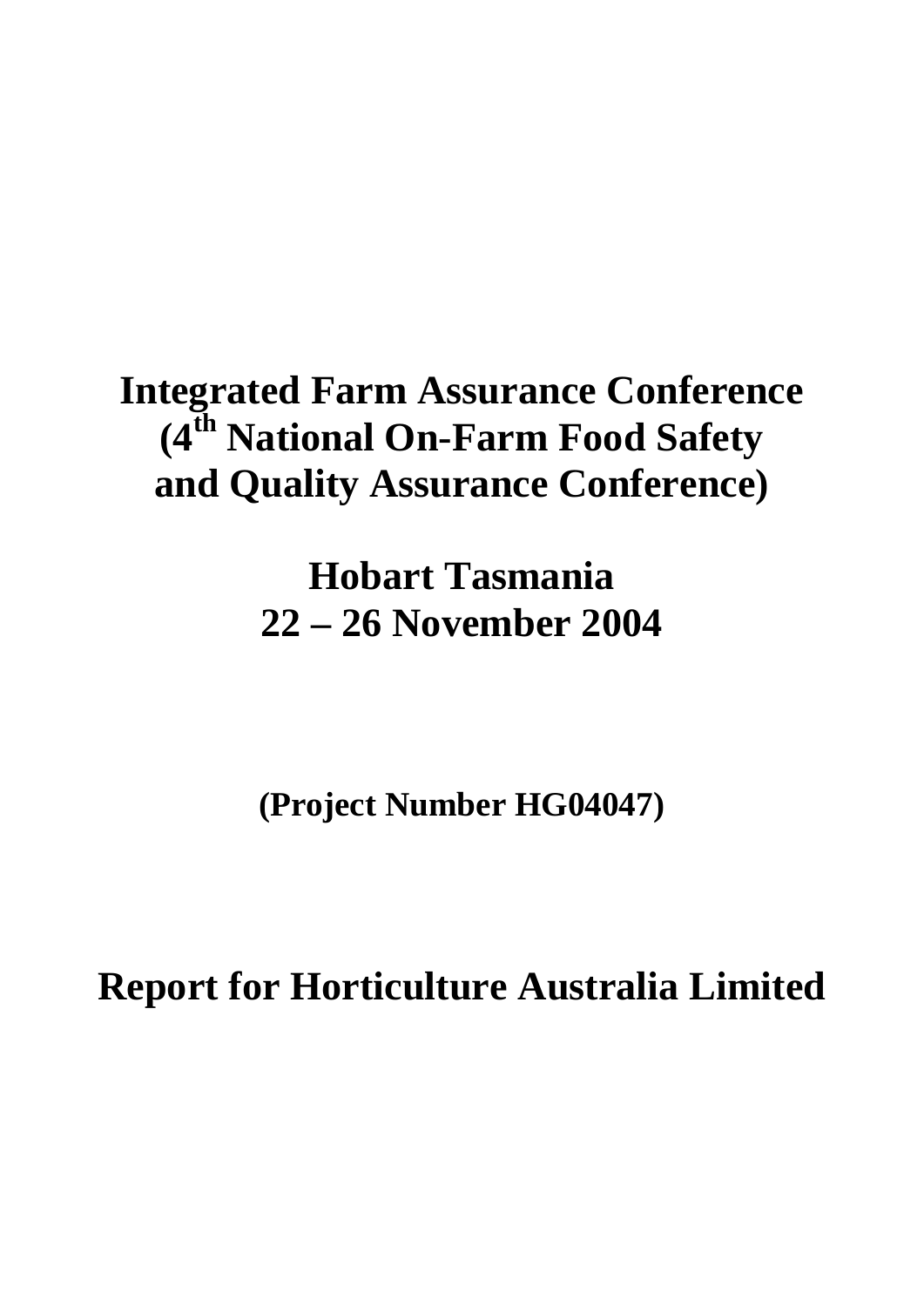### **Contents**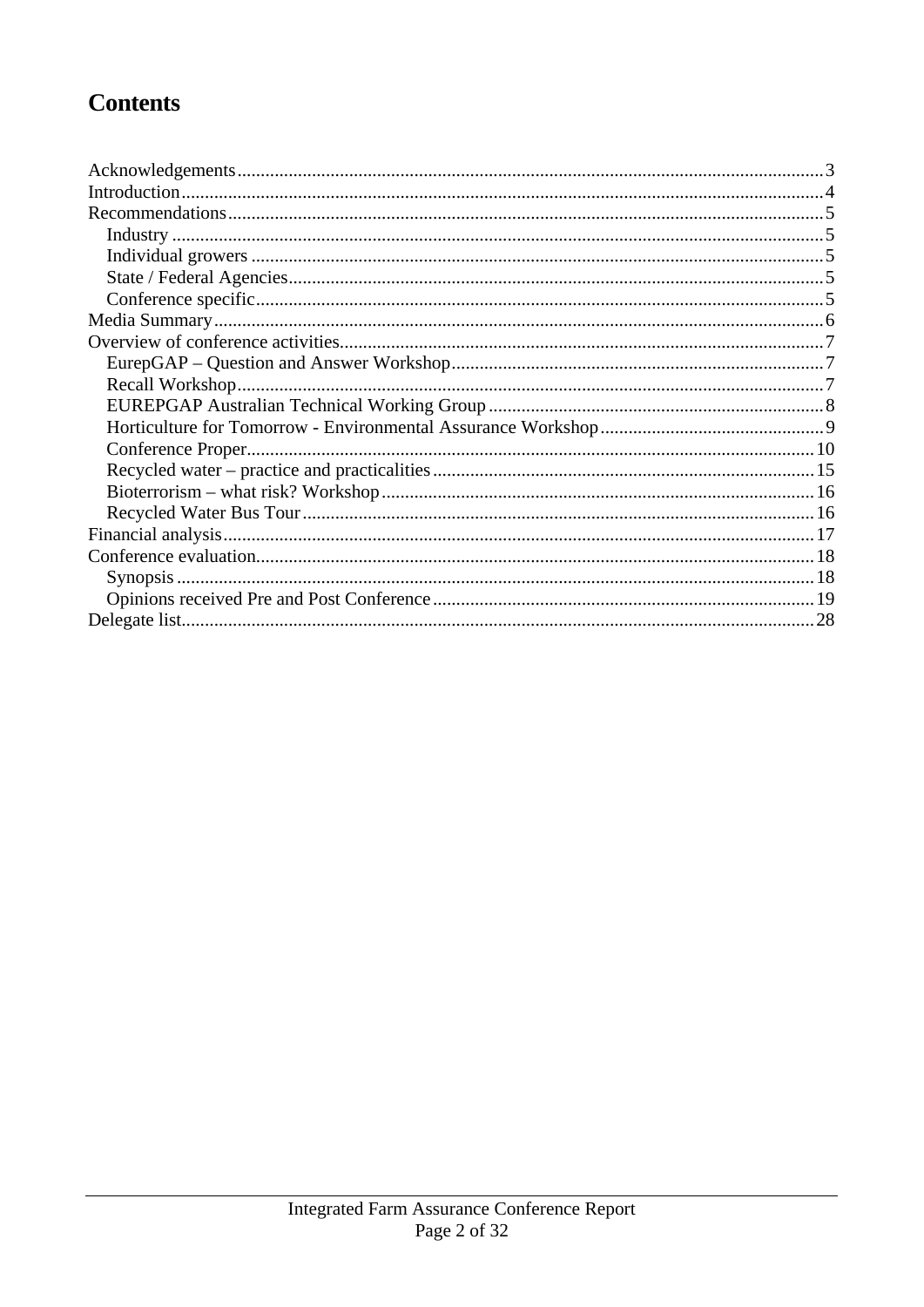### **Acknowledgements**

The conference event relies on the assistance and good will of a number of people / organisations. The event is "hosted" rather than "owned" by TQA. Particular acknowledgment for support, advice and inspiration is due to;

- Adrienne Galloway, TQA
- Richard Bennett, HAL
- Joe Ekman, NSW DPI
- Daryl Stevens, Arris
- Kimberly Coffin, SAI Global
- Alan Edwards, DAFF
- David Dettrick, DPIWE (Tasmania)
- Horticulture Australia Limited
- Freshcare
- DAFF
- SGS
- JAS-ANZ
- CGU
- SAI Global
- AUS-QUAL
- SQFI
- Syngenta
- Gunns
- Groups Tasmania
- Alastair Cooke, HGC
- Staging Connections

It is also important to recognise the contribution of all the speakers, the workshop facilitators (particularly the Horticulture for Tomorrow Technical Steering Committee and associates) and the delegates.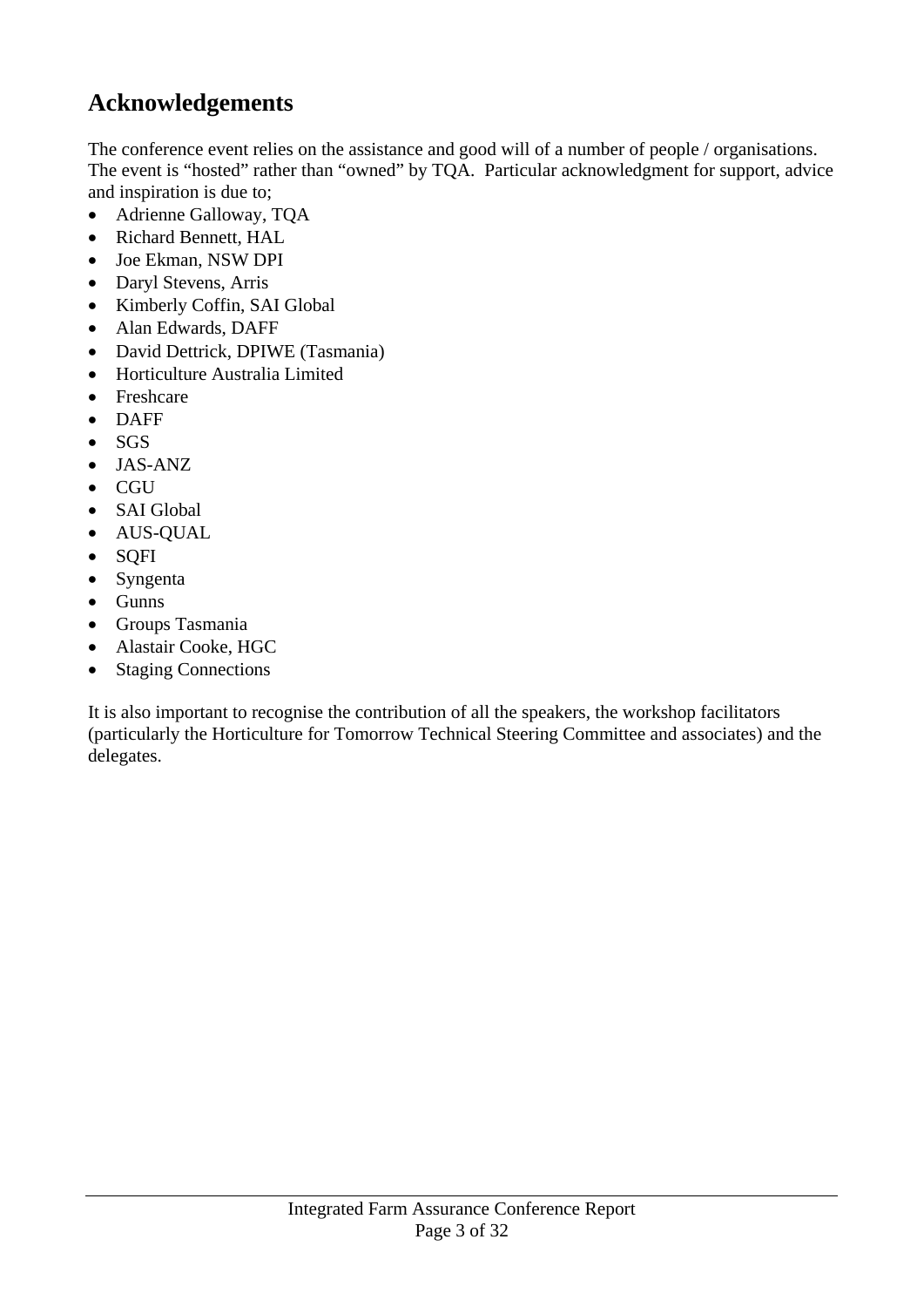### **Introduction**

The Integrated Farm Assurance - 4<sup>th</sup> National On-Farm Food Safety and Quality Assurance Conference was held in Hobart, Tasmania between 22 and 26 November 2004.

In addition to the formal conference proceedings, activities included a number of workshops and networking opportunities;

- EurepGAP Question and Answer Workshop
- Recall Workshop
- Horticulture for Tomorrow Environmental Assurance Workshop
- Recycled water practices and practicalities Workshop
- Bioterrorism what risk? Workshop
- Recycled water Bus Tour
- Welcome drinks
- Conference Dinner

A Freshcare Trainers meeting and a meeting to discuss the formation of an Australian Technical Working Group for EurepGAP were also held in conjunction with the conference.

Over 180 delegates attended at least some of the week's activities, with state representation as follows;

| 22% |
|-----|
|     |
| 10% |
| 5%  |
| 7%  |
| 1%  |
| 7%  |
| 7%  |
| 2%  |
|     |

The organizers recognize the importance of primary producer input into the conference and associated workshops. In recognition of this need, discounted registration fees have always been offered to primary producers and once again scholarships were offered to horticultural producers and Industry Development Officers

Individual reports have been created for a number of workshops as well as a formal evaluation of the conference activities. These reports are included as attachments. A copy of the formal conference proceedings is also included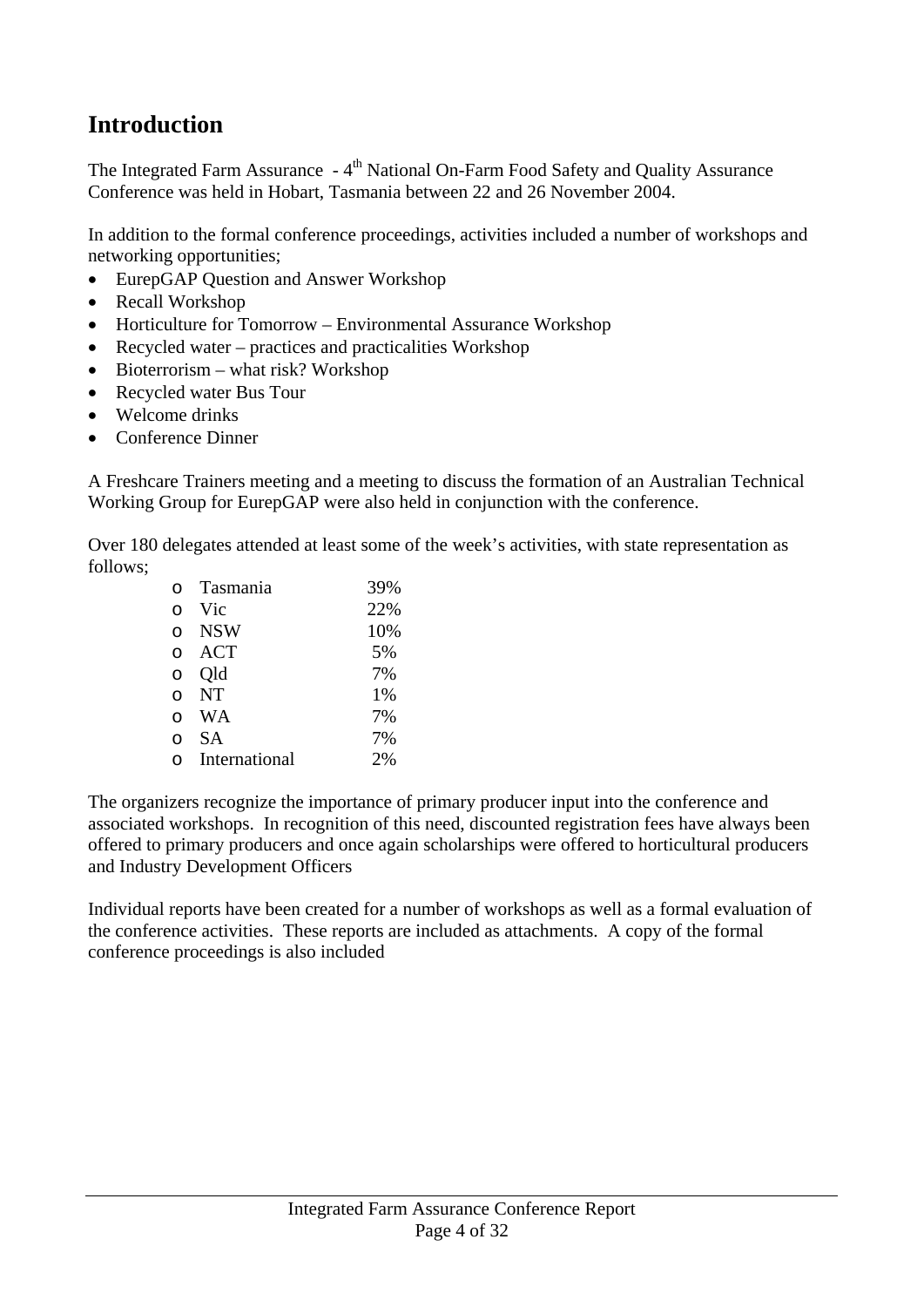### **Recommendations**

#### **Industry**

- Actively engage in debate and discussion related to on farm management systems and customer requirements to ensure the grower's perspective is incorporated. Ignoring the issues will not make them go away.
- Further investigate potential to integrate systems, particularly OA, environmental assurance and OH & S. This requires broad stakeholder discussion as some systems are currently being developed in isolation, be that because of lack of awareness of other systems or a deliberate market strategy. Integration also includes consideration of auditing options – auditor competence, multi skilling of auditors and recognition of audit outcomes by different agencies / customers.
- Communicate with major domestic retailers regarding work that is underway to gain their support and potentially prevent development of retailer systems such as happened with WVQMS/WQA.
- Be aware of emerging issues, particularly the global perspective and of the implications the issues may have for export and domestic market requirements.

#### **Individual growers**

- Actively engage in debate and discussion related to on farm management systems and customer requirements to ensure the grower's perspective is incorporated. Ignoring the issues will not make them go away.
- Be aware of emerging issues, particularly the global perspective and of the implications the issues may have for export and domestic market requirements.
- Pursue the goal of system integration and "multiple tick" audits.

#### **State / Federal Agencies**

- Support industry and growers to develop and implement on farm management systems. This may be through financial assistance (eg FarmBi\$) or provision of resources (extension and technical expertise)
- Recognition of these systems as means of compliance with legislative requirements (where appropriate)
- Support initiatives designed to address common barriers to system integration and uptake (such as auditor competence for environmental and OH&S auditors)
- Support ongoing debate and discussion related to on farm management systems and customer requirements and emerging issues.

#### **Conference specific**

- Continue the conference event format with range of workshops, formal conference proceedings, bus tour and social events. Building on other activities, such as the Freshcare Trainers meeting and the EurepGAP Australian Technical Working Group meeting, adds value to the conference event and can assist with justification of expenses related to conference attendance.
- Consider running event in another state to spread opportunity for other growers to attend.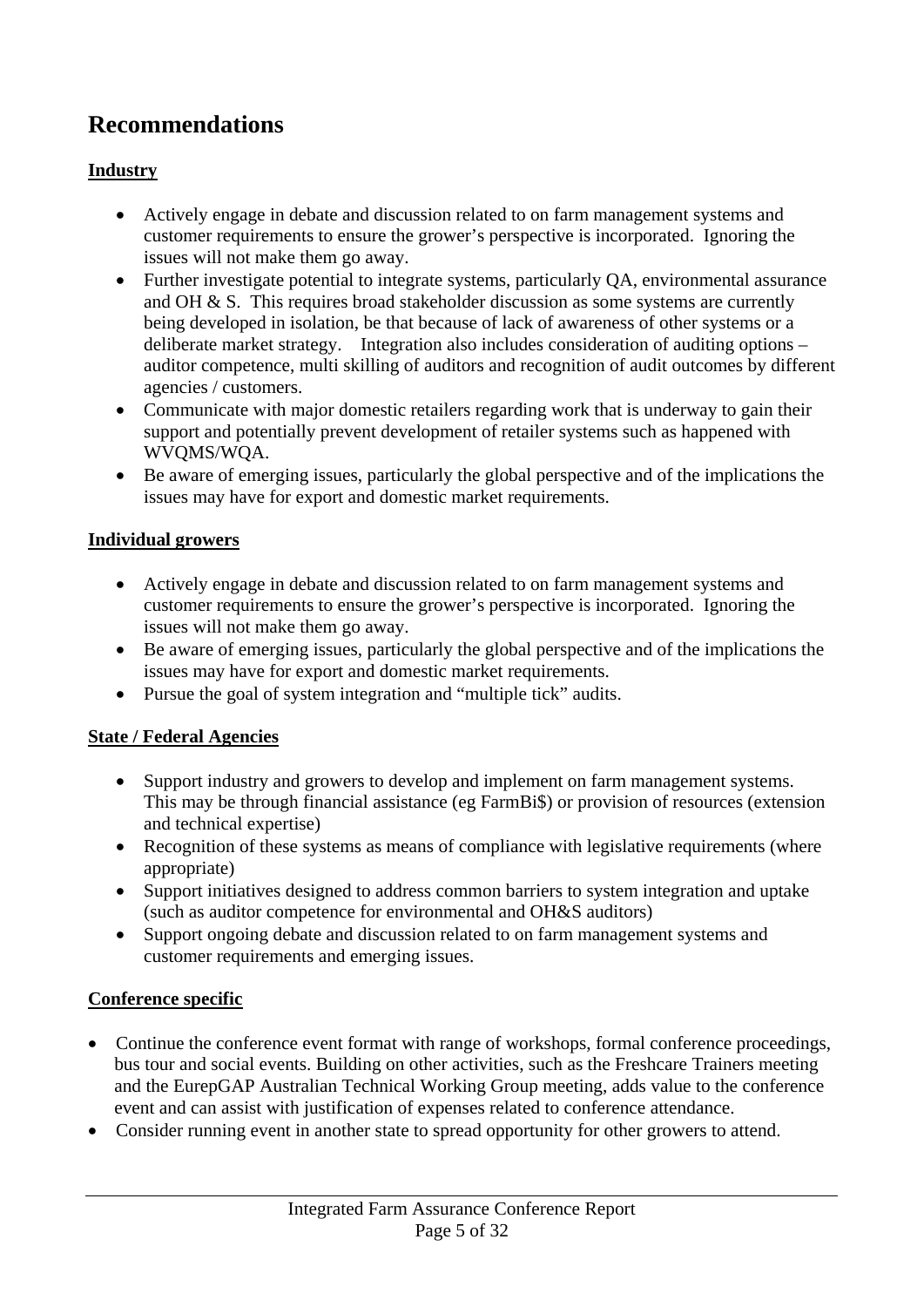- Biennial event is appropriate frequency (allowing sufficient time for progress on issues raised, organising committee to recharge batteries and sufficient development of issues to warrant further discussion)
- Continue to bring international speakers to event, particularly growers, to give first hand account of QA, EA, retailer and legislative requirements.
- Insist on all presentations being to conference organisers at least one week before the event. This is difficult to enforce, but last minute issues with incompatibility of systems (particularly for international speakers) is an added pressure not needed in the conference week!
- Continue cross industry event to add whole of primary industry perspective and potential for cross fertilisation on ideas / approaches.
- Continue to have event close to primary production centres (ie CBD of major capital cities may not be appropriate) and a "taxi ride" from nearest airport.
- Maintain the quality of the event by carefully choosing reputable venue and audio visual support
- Conference organising team must be committed to getting the job done, including need for overtime in the latter weeks leading up to the event. The TQA conferences generally have a very small team (2 personnel organising, with additional staff (1 or 2) for the actual event.) Such a small team means a tremendous workload. If the financial security of the event were assured then investment in a larger team would be warranted and recommended. For a small organisation, the financial risks are too great to increase staffing levels.
- Create an open, friendly atmosphere to promote open discussion and networking. By attracting a broad cross section of the QA industry (growers, facilitators, auditors, certification bodies, system owners, state and federal agencies, retailers) issues can be fairly discussed and actions taken to address areas of concern. It is important to maintain this atmosphere and representation.
- Strive to delight and surprise delegates.

### **Media Summary**

The conference attracted wide media attention in Tasmania, with television interviews by WIN and ABC. Interviews were aired on 23, 24, 25 November. Radio interviews with ABC Country Hour were aired each day of the conference, featuring EurepGAP, Environmental Assurance Guidelines and Bioterrorism. Tasmanian Country also covered the event.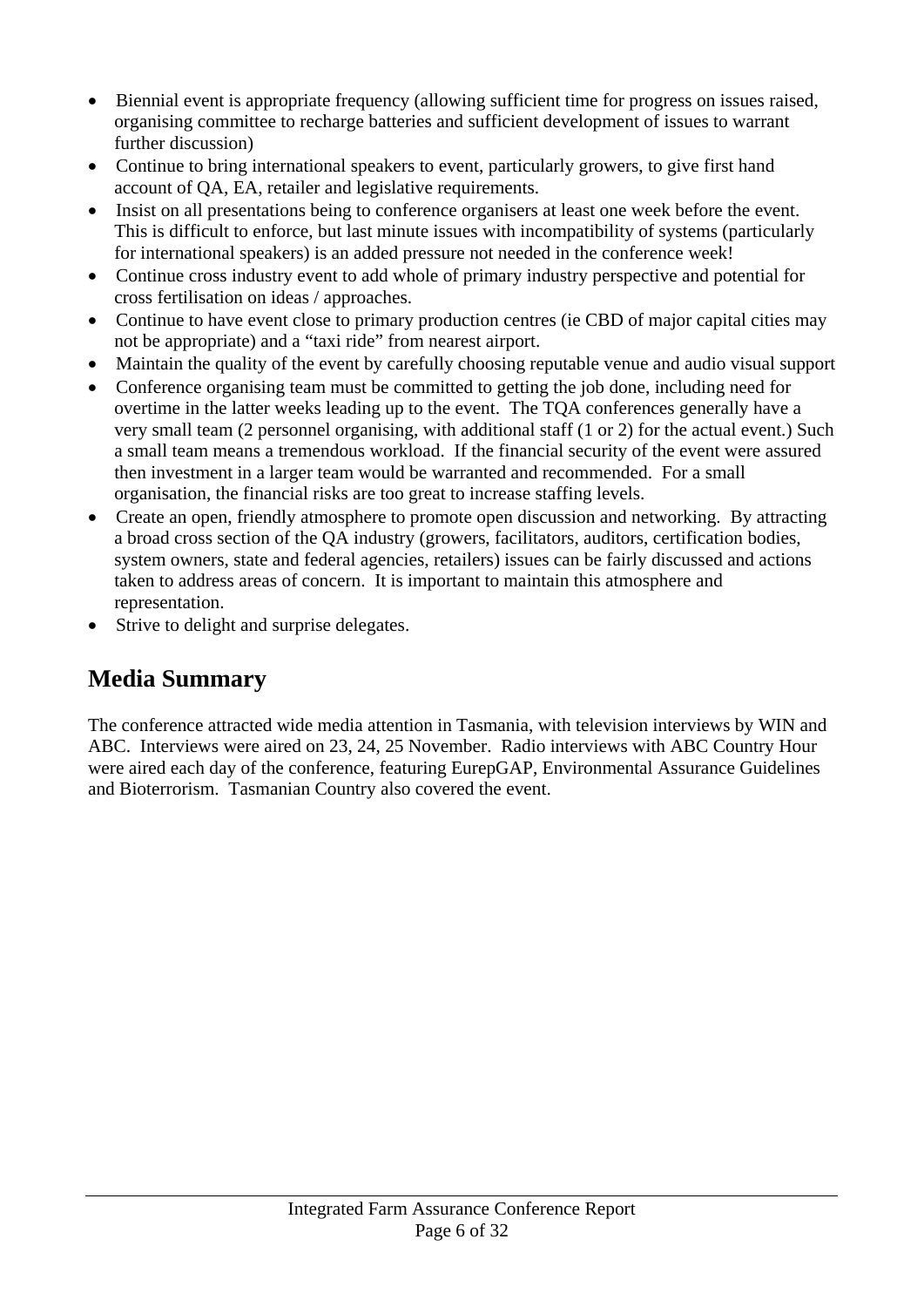### **Overview of conference activities**

#### **EurepGAP – Question and Answer Workshop**

The workshop was run by Hugo Hays, Technical Director, EurepGAP, with Richard Bennett facilitating discussions. The workshop was attended by 58 delegates, many of whom have or are in the process of achieving EurepGAP certification..

The workshop involved an overview of the recent changes to EurepGAP, particularly related to the need for primary producers to now prove that residue limits meet the MRL's in the country of destination, not just the country of origin. This is a significant issue for Australian exporters, as there are many cases where the MRL in the country of destination is below the Australian MRL or is effectively zero in the country of destination (particularly in cases where the chemical is not used in the country of destination so the MRL is "not set"). The addition of this requirement to EurepGAP can be seen as merely recognising existing legal requirements, however in reality many exporters have not been adhering to the legal requirements. Consequently, EurepGAP auditors will, from May 2005, be enforcing regulations that until now had not been consistently applied. It could be expected that primary producers may fail to achieve EurepGAP certification with negative impacts on export and potentially therefore domestic markets.

Delegates were also interested in the market acceptance of EurepGAP by international markets, particularly European retailers. Despite many European retailers and food service businesses being members of EurepGAP, this membership does not equate to recognition and acceptance of EurepGAP certification. It would be fair to say that the audience was disappointed to hear that some retailers continue to require their own proprietary "QA" systems or recognise other commercial QA systems and not EurepGAP.

There was also discussion of Australian interpretations of EurepGAP, with the workshop providing an opportunity for the Australian perspective to discussed first hand with the Technical Director for EurepGAP. The establishment of an Australian EurepGAP Technical Working Group is one way in which interpretive issues can be raised and discussed in future.

#### **Recall Workshop**

The recall workshop was facilitated by Kimberly Coffin, SAI-Global and was attended by 43 delegates.

The recognition of primary producers as food producers and therefore the need to be able to effectively carry out a food safety recall has been increasing. The role of retailers, particularly Woolworths, in requiring suppliers have documented Food Recall procedure and carry out mock recall's at least annually is largely responsible for the increase in interest in this area.

The workshop addressed;

- o Legislative requirements
- o Writing a Recall procedure
- o Media requirements
- o FSANZ Food Industry Recall Protocol
- o Conducting a Mock Recall and
- o Case studies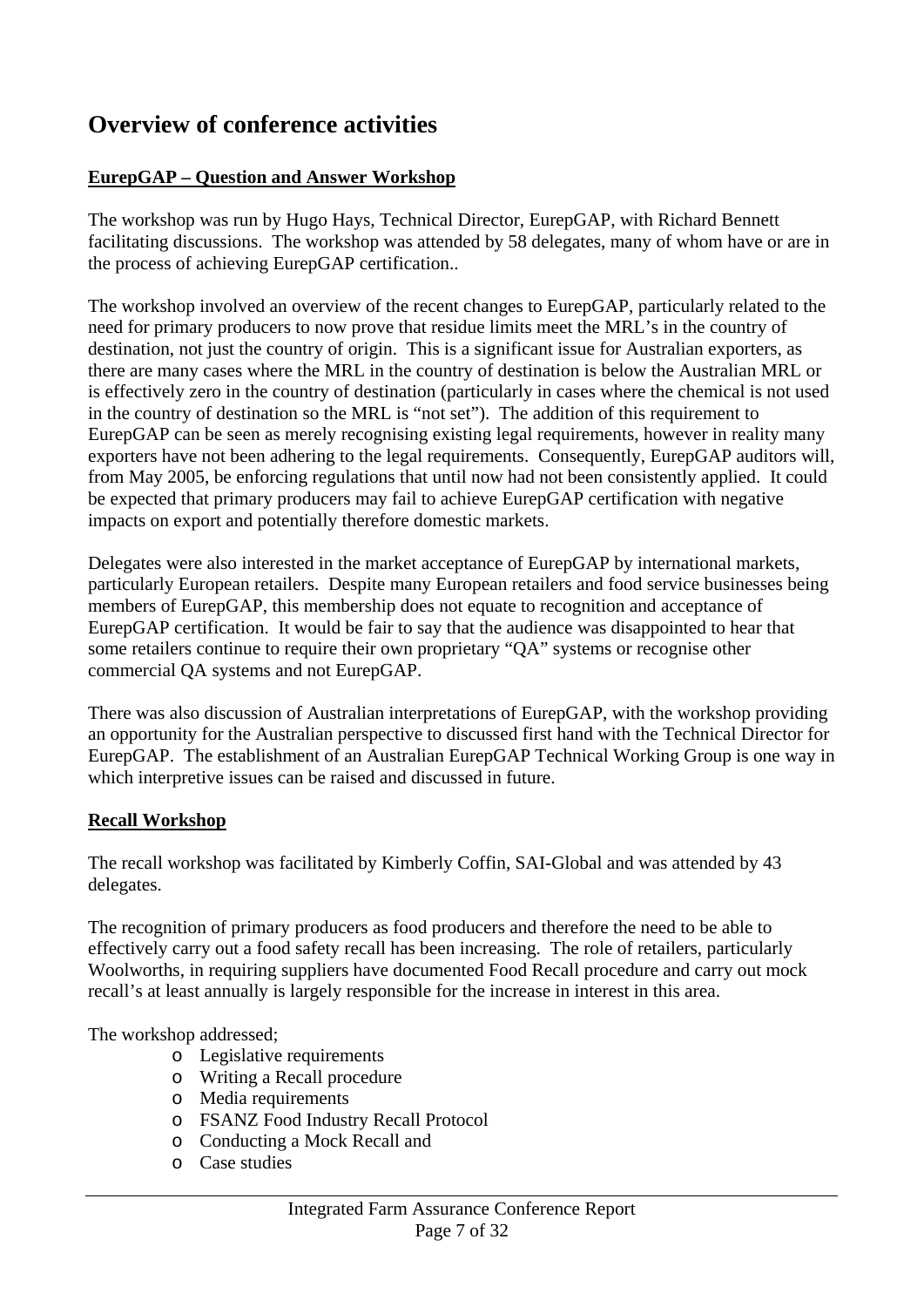Key messages from the workshop included the need for accurate identification and traceability systems at all stages of the supply chain. The need for accurate reconciliation of quantities of product dispatched and retrieved through a recall or mock recall was highlighted, with too much product being identified / recovered being as bad as too little.

#### **EUREPGAP Australian Technical Working Group**

This meeting was held in association with the conference, and was chaired by Tom Johnson, Foodlink Management Services.

Registration numbers jumped from 11 to over 30 following the EurepGAP Question and Answer Workshop, indicating an increase in interest in the management of EurepGAP in Australia. As a result of the meeting an Australian Technical Working Group was established. Membership of the Technical Working Group is open to organisations that are either members or associate members of EUREPGAP. However it was agreed that this would be extended to include anyone who anticipated joining EUREPGAP over the next 6 months.

The following persons accepted their inclusion to the workings of the group.

| • Apple & Pear Australia Ltd. Grower Organisation Val Hinton |                           |                     | Melbourne       |
|--------------------------------------------------------------|---------------------------|---------------------|-----------------|
| • JASANZ                                                     | <b>Accreditation Body</b> | Kylie Sheehan       | Canberra        |
| $\bullet$ NCSI                                               | <b>Certification Body</b> | <b>Bill McBride</b> | Sydney          |
| $\bullet$ Sci Qual                                           | <b>Certification Body</b> | Gary Altmann        | Adelaide        |
| • Freshcare                                                  | <b>System Owner</b>       | Jenny Mercer        | <b>Brisbane</b> |
| • Foodlink Management Services (Chairman)                    |                           |                     |                 |
|                                                              | Consultant                | Tom Johnson         | Melbourne       |

- 1. Foodlink have agreed to temporarily provide the administrative support to facilitate the workings of the group.
- 2. It was acknowledged that other Certification Bodies who are eligible may participate but that the group wishes to avoid a Certification Body focus.
- 3. There is a desire to include additional grower group representatives once these can be identified.
- 4. The method for maintaining discussion will be largely electronic whilst making best use of individuals travel especially associated to Conferences.
- 5. Acknowledgement of the significant assistance provided to date especially by Jane Lovell of TQA for hosting Hugo Hays and arranging for this meeting and also to DAFF (Lyn Malcolm & Justin From) in progressing the interpretation of EUREPGAP CPP for Australian Horticulture.
- 6. The initial activities of the Australian TWG will be to review & update the Guidelines in line with recent amendments.
- 7. Discussion with other regional EUREPGAP Technical Working Groups is to be maintained.
- 8. Issues for discussion by the TWG will be welcomed from Grower organisations, or their representatives.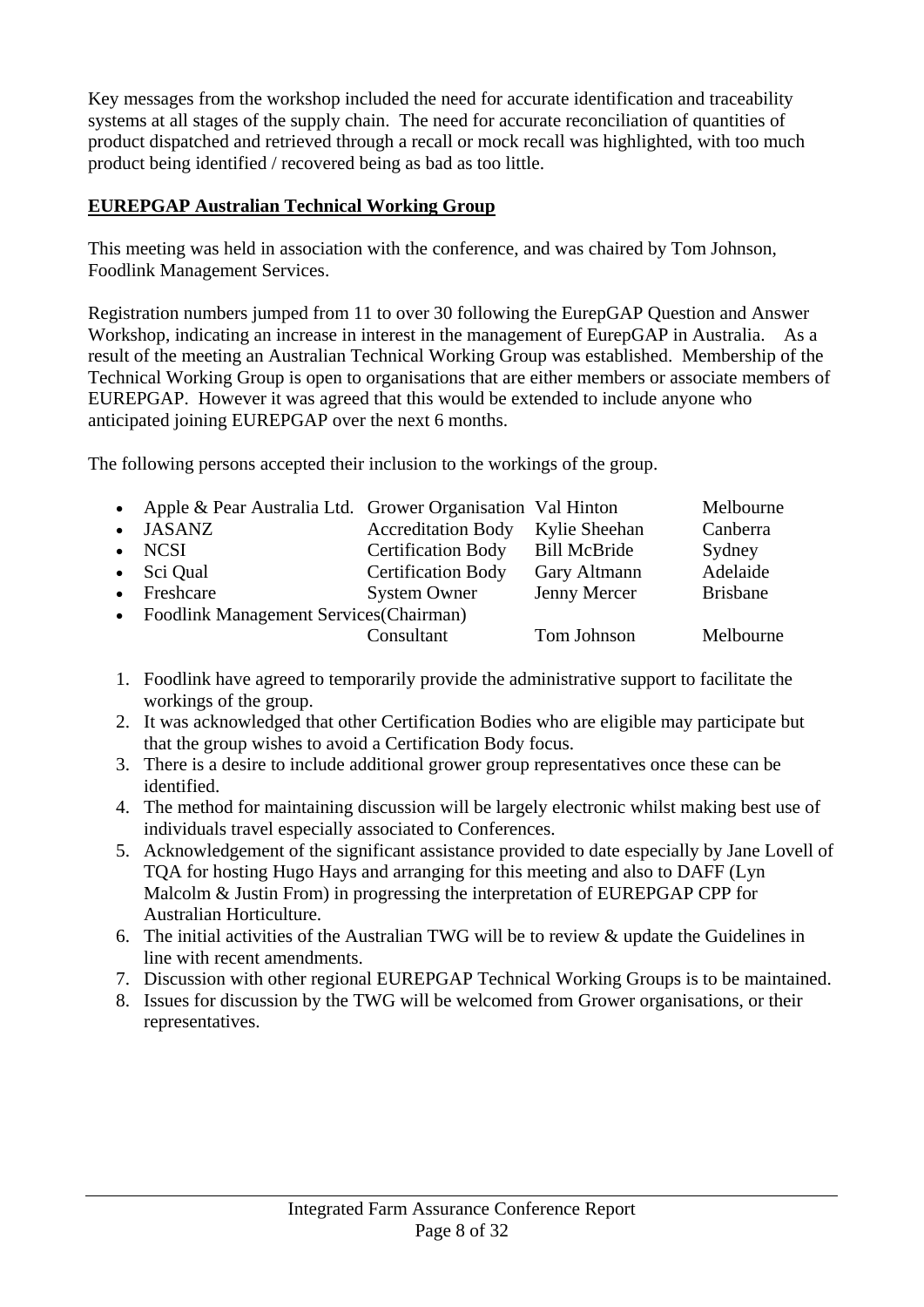#### **Horticulture for Tomorrow - Environmental Assurance Workshop**

#### *Information taken from report by Gerard McEvilly, Project Leader, Horticulture for Tomorrow.*

Support for this workshop was provided through the NHT / HAL Pathways to EMS project, "Horticulture for Tomorrow". This full-day session focused on discussion and review of the "Guidelines for Environmental Assurance in Australian Horticulture", which were launched on  $16<sup>th</sup>$ November 2004. The workshop, facilitated by Michael Williams, was attended by 110 delegates.

The workshop involved a discussion of the Horticulture for Tomorrow project and the concept of environmental assurance, as distinct from EMS.

Workshop participants strongly supported the overall approach of enabling growers to provide assurance of environmental performance through an agreed set of topic areas. This framework provides a standard "language" for assessing environmental performance, without prescribing how the enterprise should manage performance.

It is important to recognize that enterprises vary greatly in their ability to commit to environmental management. The analogy can be drawn of a series of boats on a river approaching a waterfall. Some of the rowers are close to the edge and so will be too busy trying to row to safety to worry about the maintenance of their boat! Others, further from danger, may have time to plan for, or even pause to undertake maintenance. Similarly, it is unrealistic to expect businesses that are struggling financially to focus strongly on environmental management. Put simply, its hard to be green if you're in the red!.

However, some growers emphasized that environmental management can assist profitability, by identifying and reducing waste, leading to savings. This can be a powerful driver, as can the potential to use environmental assurance to access valuable markets, such as in Europe. While most other markets can currently be accessed without environmental assurance, this could change rapidly in the next few years.

Another emerging driver of environmental assurance is regulation. There are already some 250 laws relating to the environment in Australia, with more on the way. Workshop participants agreed that Horticulture for Tomorrow's proactive approach provides an opportunity to perhaps pre-empt some of this regulation. The guidelines are designed to help growers comply without drowning in red tape. Most growers, after all, are keen to protect their investment and hand it on in better shape. Some growers shared the sense of satisfaction they felt from looking after some remnant vegetation and an acknowledgement by the community that growers were "looking after things".

As well as recognizing the drivers for environmental assurance, participants also recognized some of the potential barriers to adoption.

In many cases, resources could be a limiting factor. Lack of time, skills, cash, (perhaps compounded by that "close to the chasm" feeling described above) could easily push environmental improvements down the priority list, whether or not they save money in the longer term.

The individual context of each grower or enterprise may also contain barriers to change. Personal goals, family situation, production or climate pressures are just some of the factors that may affect the decision to start making changes "today".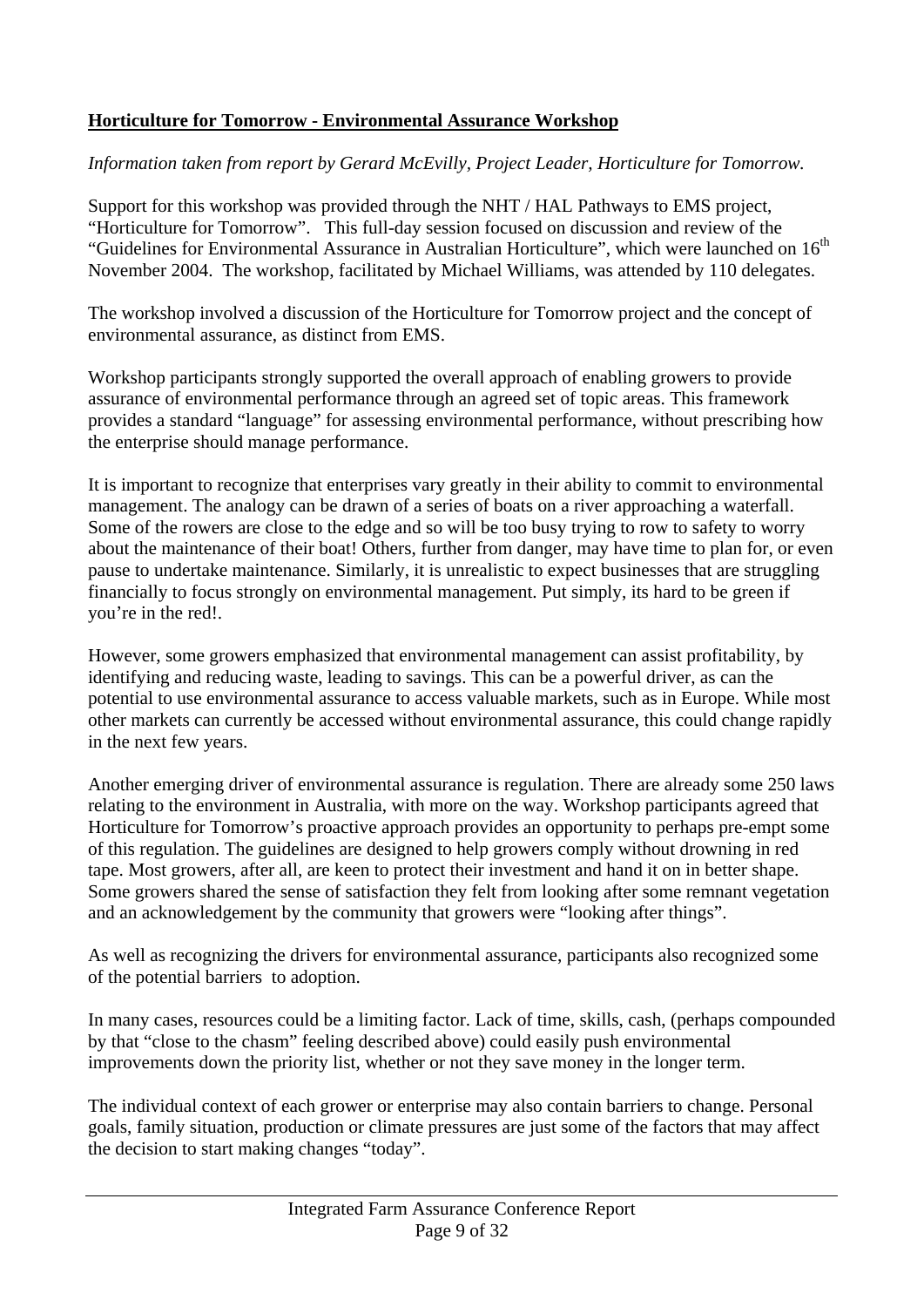A key issue is that, in so many ways, growers are already looking after their environment and so it is essential that Horticulture for Tomorrow delivers a simple, practical and achievable means to recognize this.

During breakout sessions, each section of the guidelines was reviewed in great detail by a group of delegates with experience and/or interest in that particular topic, be it water quality, biodiversity or noise, and so on. As well as plenty of editorial suggestions, some broader observations were captured, as follows.

The Guidelines must:

- Be simple to use
- Be simple to record
- Use clear language and definitions
- Use consistent terminology and a glossary
- Have practical suggestions and actions
- Be user-friendly the checklist to relate more directly to the guidelines
- Provide more resource listings, such as references and sources of training
- Have less text and more illustrations

The Environmental Assurance Workshop at the TQA conference was a great success. It increased understanding of the Horticulture for Tomorrow project among the key experts and influencers of on-farm management and assurance systems in Australia. It also gathered the collective experience and wisdom of the participants into what will eventually become the final guidelines in early 2006.

#### **Conference Proper**

The conference provided updates on current issues and information regarding emerging issues, international trends and finishing with discussion of system integration. A copy of the conference proceedings has been provided with this report. Speakers included;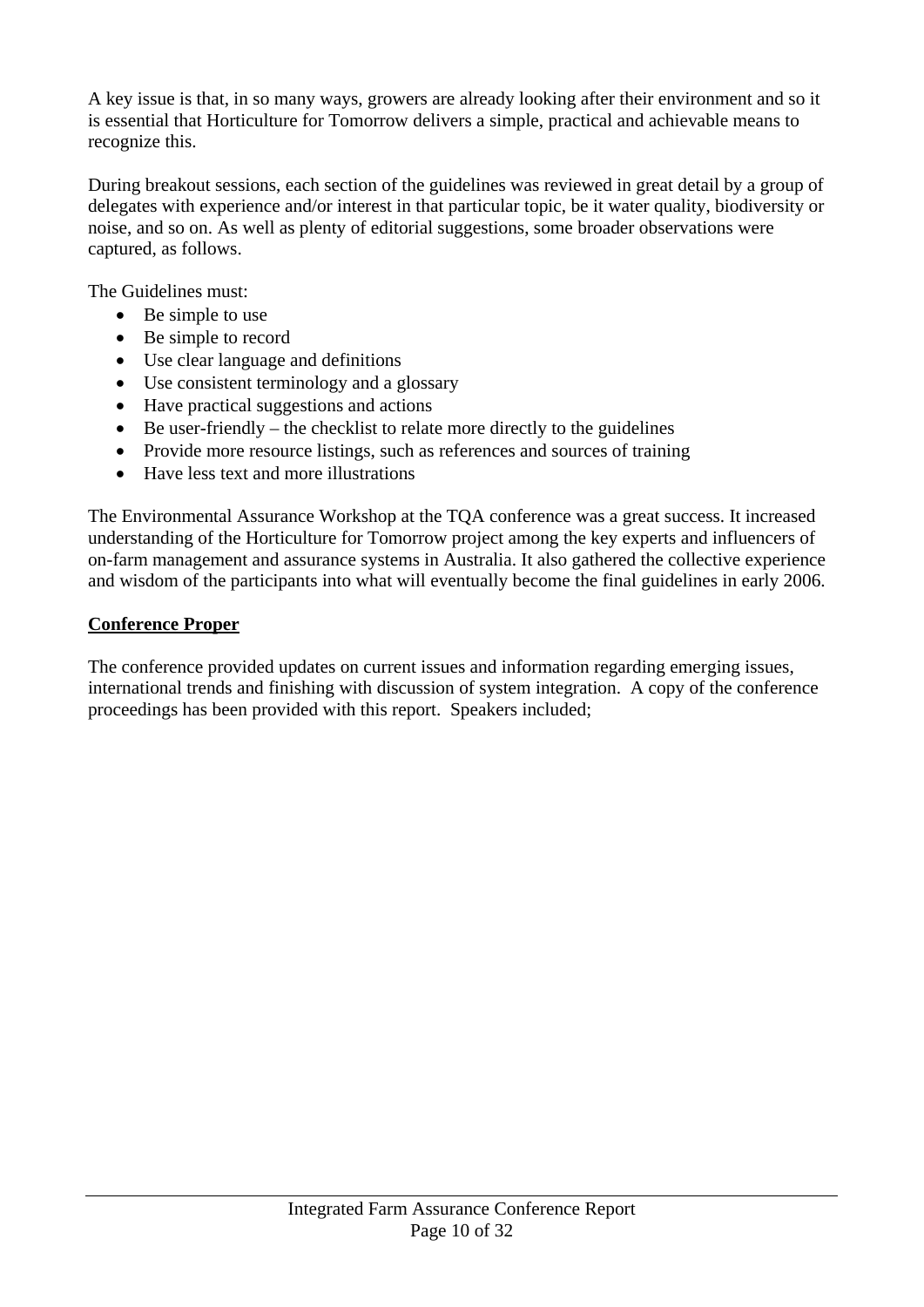| <b>Speaker</b>                              | <b>Topic</b>                                   |
|---------------------------------------------|------------------------------------------------|
| Lyn Malcolm                                 | Food Safety Auditor Competency - Food          |
| Department of Agriculture, Fisheries and    | <b>Safety Advances</b>                         |
| Forestry                                    |                                                |
| Dr Tom Lewis                                | Prions and Allergens. What are they and what   |
| Australian Food Safety Centre of Excellence | are the issues?                                |
| Jenny Williams                              | Primary Production and Processing standards    |
| <b>FSANZ</b>                                | in the food standards code                     |
| <b>Martin Clark</b>                         | Residue Testing – regulatory or food safety    |
| Australian Chamber of Fruit and Vegetable   | hazard                                         |
| Industries                                  |                                                |
| Eric Johnson                                | Food Labelling – traps for young players       |
| Department of Health and Human Services,    |                                                |
| Tasmania                                    |                                                |
| John Noonan                                 | What assurance does your customer want?        |
| Curtin University of Technology             | Current and emerging international trends      |
| <b>Brendan May</b>                          | Market drivers in the USA                      |
| <b>SQFI</b>                                 |                                                |
| <b>Tim Hess</b>                             | Quality all the way through – Following the    |
| Petuna Group                                | fish to market (from wilderness to Wall        |
|                                             | Street)                                        |
| Craig Cormick                               | GM jargon: What does it all mean?              |
| <b>Biotechnology Australia</b>              |                                                |
| <b>Alan Edwards</b>                         | Bioterrorism, what the?                        |
| Department of Agriculture, Fisheries and    |                                                |
| Forestry                                    |                                                |
| Dr Lee Peterson                             | Biosecurity, implications and lessons          |
| <b>ARM</b>                                  |                                                |
| Paul Hemsworth                              | Animal welfare – global concerns               |
| University of Melbourne and Department of   |                                                |
| <b>Primary Industries</b>                   |                                                |
| <b>Alastair Brooks</b>                      | <b>Quality Assurance</b>                       |
| KG Fruits, UK                               |                                                |
| <b>Senator Richard Colbeck</b>              | Overview of integration activities             |
| Parliamentary Secretary to the Minister for |                                                |
| Agriculture, Fisheries and Forestry         |                                                |
| Senator for Tasmania                        |                                                |
| Debbi Delaney                               | $EMS$ Pilots – progress to date                |
| King Island EMS Pilot Project               |                                                |
| Darren Thomas                               | Occupational Health and Safety - current       |
| <b>CGU Safety and Risk Services</b>         | trends and issues                              |
| Jane Muller and Ted Callanan                | Management systems for Queensland              |
| Growcom                                     | horticulture                                   |
| Doug Powell                                 | The Canadian Experience – successes in on      |
| University of Guelph                        | farm food safety and integration               |
| <b>Richard Bennett</b>                      | Putting it all together $-$ is a single system |
| Horticulture Australia Ltd                  | practical or possible?                         |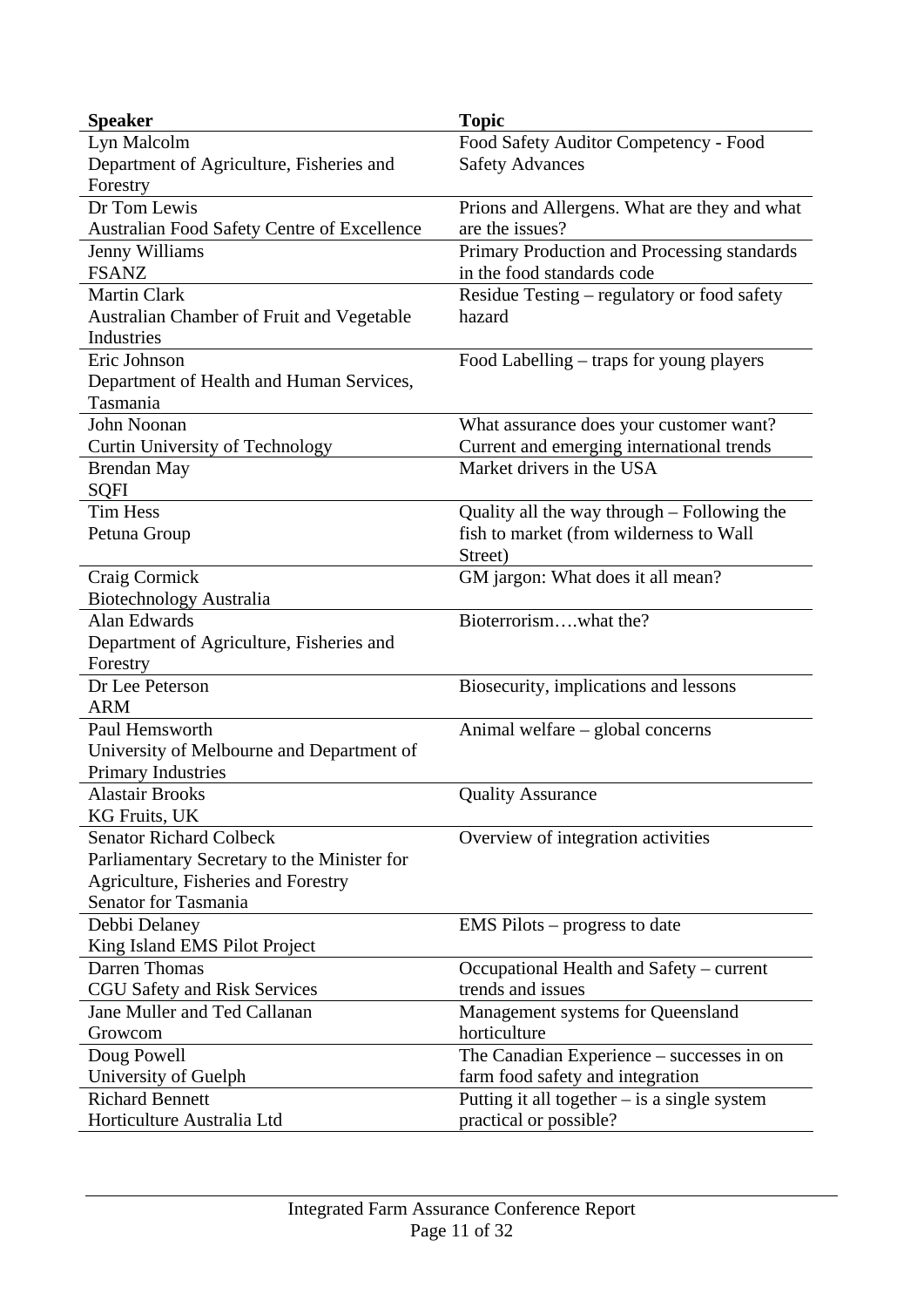#### **Putting it all together – is a single system practical or possible?**

Richard Bennett Horticulture Australia Limited

This presentation was prepared during the Tasmanian Quality Assured (TQA) Integrated Farm Assurance Conference in an attempt to capture and summarise some of the underlying themes presented by speakers. As the peak event for on-farm assurance across all agri-industries, the conference provides a focus on what's happening and what's possible.

During the conference, presentations have covered a number of systems with different regulatory, retail and self-interest or ethical drivers. Some of these systems are stand-alone and some are already integrated with other systems. The components we can look at putting together are

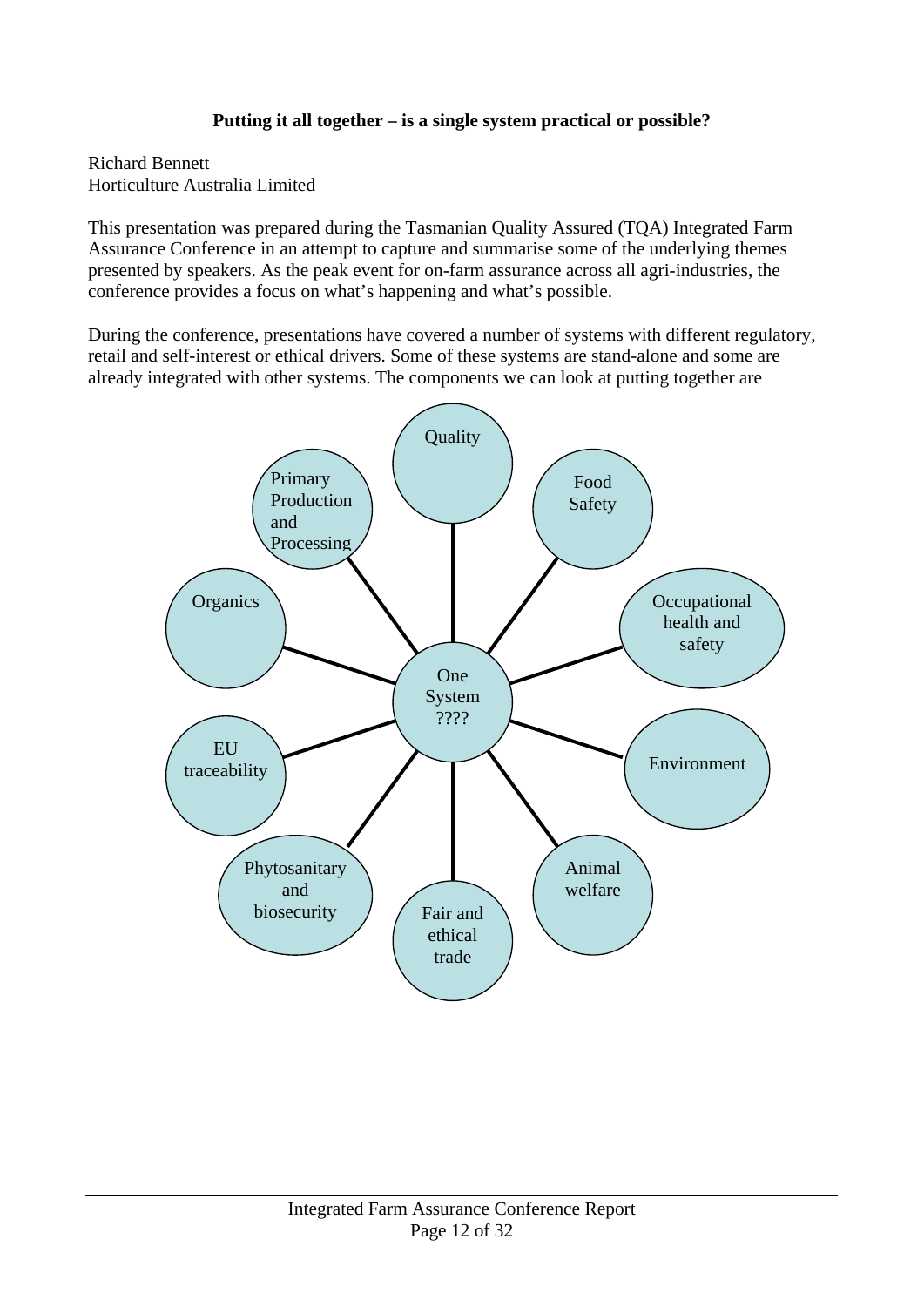In addition to these system-focused activities, there are other requirements of the modern agri-food growing and marketing business, usually regulatory or trade driven. These include:

- Genetically Modified Organism (GMO) declarations,
- Food labeling and related product integrity requirements,
- Response protocols in the event of a biosecurity emergency such as an outbreak of a quarantineable pest or disease, and
- Response in the event of an act of terrorism on the food supply infrastructure.

#### **Is a single system feasible?**

There are obvious differences in attitude, approach and execution between the agri-food industries. The more extensive industries, which are more remote from consumers and whose product undergoes extensive processing to be made consumer-ready, are more likely to be sitting on the fence with no formal process in place, or perhaps with a Vendor Declaration required to be sent with commodity consignments. Value added products and ready-to-eat produce, which have accumulated integrity hazards and exposure to higher risk contamination along the way, will undoubtedly require independent certification which is based on or includes a HACCP plan.

There are also differences between domestic and international customer requirements, which may or may not align with the between-industry requirements. From a regulatory point of view, the EU focus on traceability and the USA bioterrorism requirements are unique at this stage and require compliance additional to domestic requirements, but only for those markets. Similarly, the requirement of numerous UK/European retailers for EurepGAP certification exceeds the retailer requirements of growers in Australia.

One of the biggest obstacles to overcome is the food safety hazard analysis and risk assessment of retailers. The simplistic approach says that if the supply chains are virtually mirror images of each other then why do retailers around the world, let alone in Australia, have different QA system and audit requirements of suppliers? While technically this is a simple argument with a simple answer – same hazards and risk so one system should fit all – commercial hazard analysis and risk assessment provides different results. Corporate and marketing interpretation results in an actual or perceived need to do things differently, which is difficult for analytical QA-types to swallow.

Regulations that currently or are proposed to influence how growers manage food safety differ between states, and will do so for a while yet. Primary Production and Processing standards are on the way and will be progressively implemented for all agri-food producers in Australia. While there might be variation in content between sectors, at least we can be relatively confident that the process to develop these standards will be consistent and hence so should the standards be.

It all looks pretty grim for the one-system brigade. The proverbial horse has bolted, commercial and political intervention has corrupted the purists, and the plethora of schemes continues to add costs right through the supply chain they battle to get the critical mass to be viable while simultaneously fragmenting the effort and expertise required to implement and audit these schemes.

Bring on the compromise. If one single system is now beyond reach, then what are the options? If anxiety over options is based on industry not understanding how one system integrates with another and how growers can move up or down the options without loss of whatever they have already done or by simply building on to what they have already put in place, then the QA industry has to explain this better. QA, or actually a BUSINESS MANAGEMENT SYSTEM, must be an articulated vehicle with integrated modules heading forward, not an avalanche of individual systems roaring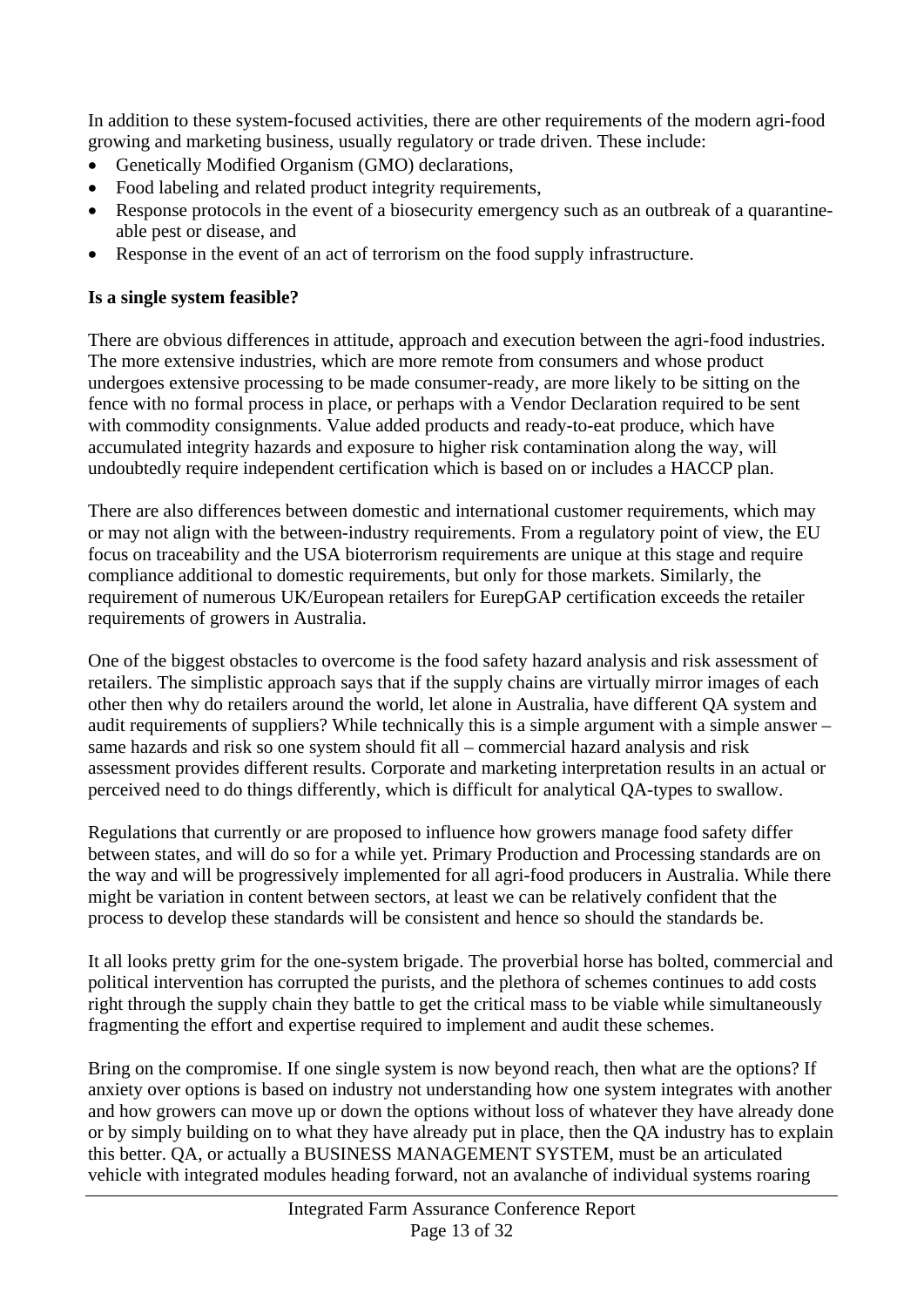towards industry trying to pick individuals off. Customers, government, certification bodies, the Quality Society of Australia International and industry must work together to reduce uncertainty, not create it.

#### **So, how do we do it?**

A number of steps look obvious.

- 1. Believe that we can collectively make a difference and achieve a better outcome would be a good start. Without self-belief and commitment, nothing will change.
- 2. We need to step up communication and advice networks with growers, facilitators/consultants, retailers, system owners, auditors, processors, food service operators, etc, explaining the basics and showing leadership and direction.
- 3. Provide a forum, just like this conference provides, where we can have rational and informed debate, particularly on the contentious issues.
- 4. Commit to work together, learn from our own and overseas experience and don't make the same mistakes. Insanity is defined by repeating what led to a past failure but expecting a different result!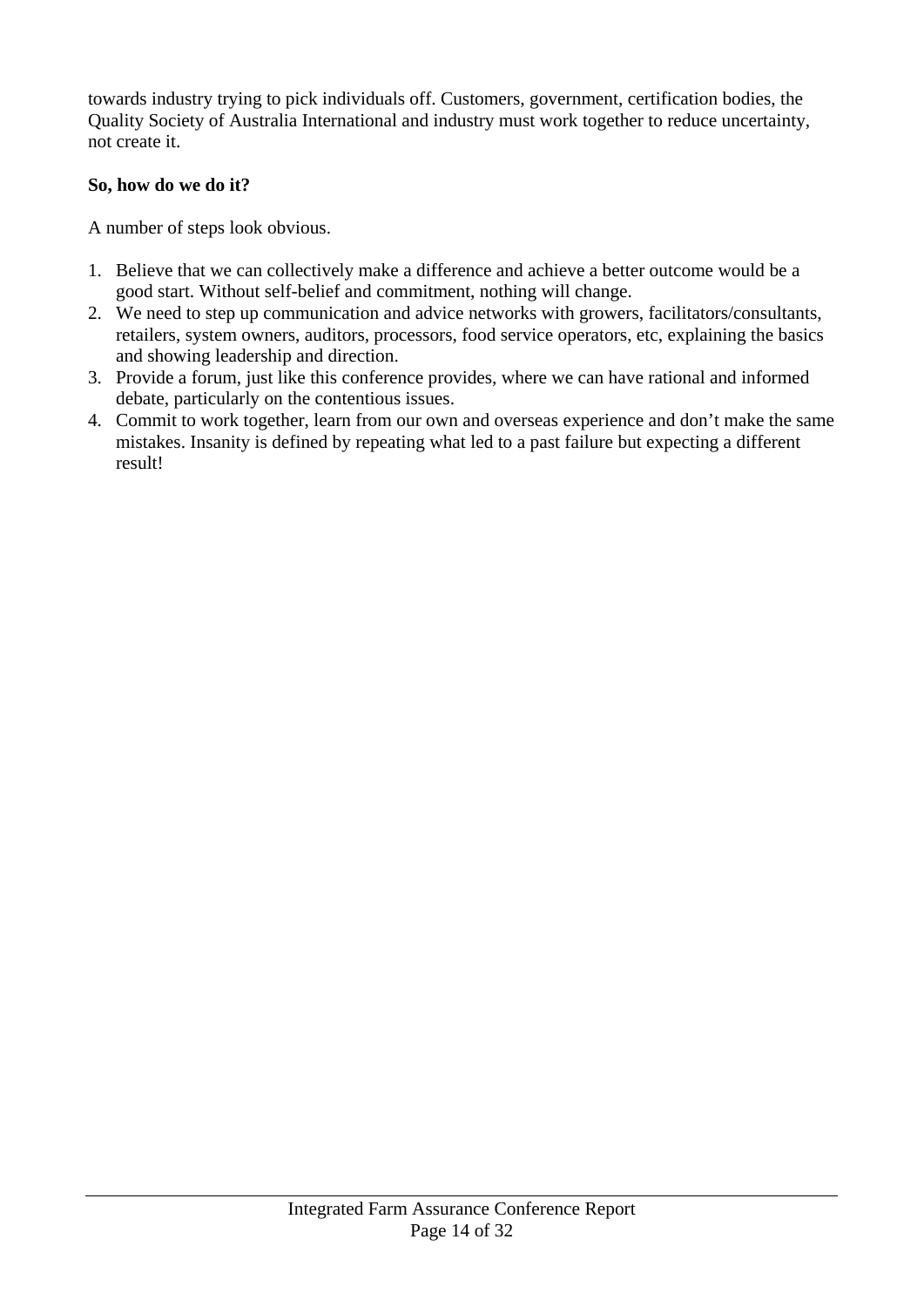#### **Recycled water – practice and practicalities**

*A resource not to be overlooked. What works, what doesn't and why?* 

The recycled water workshop was attended by 42 delegates and included some of Australia's leading experts outlining what processes must be completed before a recycled water scheme is commissioned, and what monitoring and reporting is ongoing; ensuring the safety of food grown and positive environmental impacts. Dr Daryl Stevens and Mr Jim Kelly, the Coordinators for Reclaimed Water Development in Horticulture, lead the workshop with speakers covering topic such as:

- The revision of the National Guidelines for Recycled Water use
- Recycled water a resource for agriculture
- Why recycled wastewater will not compromise human health
- The process required to develop and implement recycled schemes
- Farming with recycled water; a users perspective
- Stakeholders perceptions of recycled water
- Quality Assurance programs integration of recycled water.
- Environmental Management Systems and how recycled water scheme compare

These topics cover crucial components for the on going operation of sustainable recycled water schemes across Australia. The workshop provided up-to-date information relevant to everyone who works with reclaimed water (farmers, councils, regulators, water authorities, wholesalers, QA auditors, retailers and general public).

Presentations can be accessed from; http://www.reclaimedwater.com.au/downloads.html

#### **Workshop outcomes**

#### QA auditors

QA auditors need a proven example taking the recycled water through the HACCP principles. Auditors Pack on Recycled water would be very useful.

Professional Development updates could be used and under the water use section consider recycled water.

#### **Training**

Training course needs to outline what is required in the risk assessment for recycled water and give an example of risk. It needs to outline how recycled water complies with food safety guidelines. Training course could be integrated with Freshcare and SQF trainer update workshops around Australia from February 2005.

#### Modules for training

Arris could supply/undertake training the QA trainers, component of Recycled Water and QA, and invite the local EPA & DHS to speak on Recycled water.

#### Communication

Need to communicate with:

- SQF (Done),
- Freshcare (Done),
- Auditor bodies (Done main ones).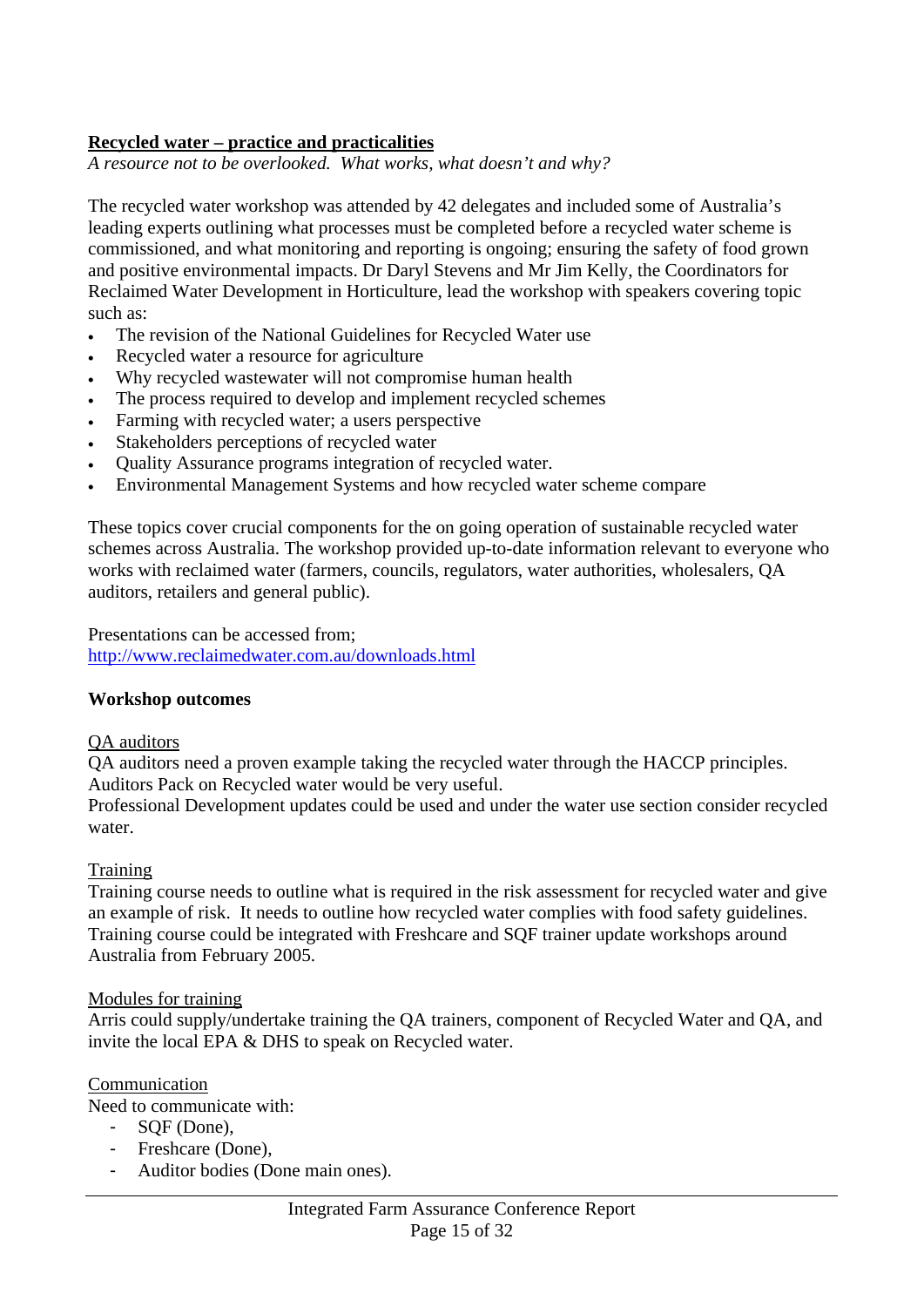- Wholesalers, Buyers
- **Growers**

Need to provide where people can access information. CRWDH website is very good, QA programs could link to a QA site of the website for information.

#### Website with QA information.

Contents of Website need to be:

FAQ - eg, there is an opportunity to use recycle water what do I need to do? Statement for use of different Recycled water classes on particular crops Treatment process undertaken for different classes of Recycled Water

Example of risk assessment including:

- Vegetable production
- Tree crop production
- Water source (ie different classes of water)
- Water use (ie different irrigation methods)

#### Industry standards

Horticulture for Tomorrow "Guidelines for Environmental Assurance in Australian Horticulture" need to mention recycled water component. The recently revised "Guidelines for on farm food safety for fresh produce" have had a recycled water component incorporated by Daryl Stevens and Jim Kelly (ARRIS Pty Ltd) in their role as Coordinator of Recycled Water Development in Horticulture.

#### **Bioterrorism – what risk? Workshop**

The workshop was attended by 22 delegates and involved discussion of case studies and bioterrorism risk.

The threat of a terrorist act in Australia is real and the risk to our agriculture and food industries is assessed as low. Although the risk is assessed as low, when you consider the likelihood and consequence components of risk in relation to the food chain, the consequences of a deliberate intervention in the food chain are potentially high to extreme. On this basis it is appropriate for food businesses to consider the risk to their brand, product or business and assess what more they might need to do, or what they might need to do differently to respond to the changed security environment.

In undertaking their risk assessment, it is recommended that businesses adopt an 'all hazards' approach and consider the terrorist risk as one of the range of risks to their business. Measures implemented to deal with a criminal or similar risk will most likely be adequate to address the bioterrorism risk. The need for specific counter-terrorist planning is not advocated, but food businesses are encouraged to take a sound business case approach to risk assessment and risk mitigation planning. An integrated approach that incorporates personnel security, OH&S considerations, criminal/fraud risks, perimeter security etc is encouraged.

#### **Recycled Water Bus Tour**

Twelve delegates participated in the Recycled Water Bus Tour, visiting a local water treatment plant and growers using recycled water.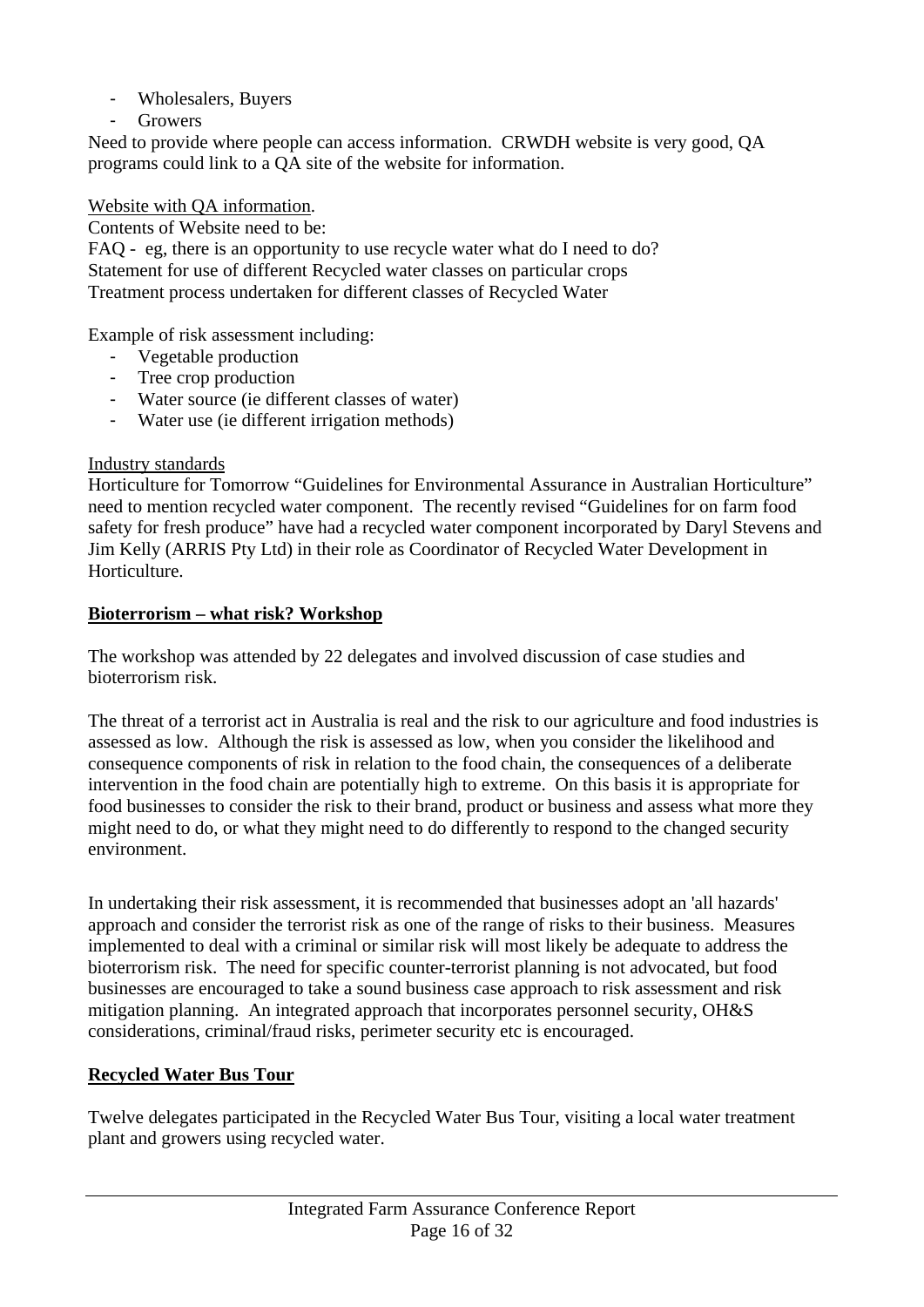# **Financial analysis**

| <b>Full Cost</b><br>Horticulture<br><b>Actual</b><br><b>Activity</b><br>Australia component<br>Scholarships for 7<br>10,500<br>10,500<br>12,530<br>businesses from across<br>Australia to attend<br>conference<br>Scholarships for 7<br>10,500<br>7,000<br>6,400<br>IDO's (or similar)<br>from across Australia<br>to attend conference<br>15,000<br>8,250<br>15,310<br>Travel and<br>accommodation for<br>conference presenters<br>20,000<br>10,000<br>Travel and<br>5,956<br>accommodation for<br>workshop presenters<br>6,000<br>3,000<br>5,283<br>Workshop costs | <b>Budget</b> |  |  |
|----------------------------------------------------------------------------------------------------------------------------------------------------------------------------------------------------------------------------------------------------------------------------------------------------------------------------------------------------------------------------------------------------------------------------------------------------------------------------------------------------------------------------------------------------------------------|---------------|--|--|
|                                                                                                                                                                                                                                                                                                                                                                                                                                                                                                                                                                      |               |  |  |
|                                                                                                                                                                                                                                                                                                                                                                                                                                                                                                                                                                      |               |  |  |
|                                                                                                                                                                                                                                                                                                                                                                                                                                                                                                                                                                      |               |  |  |
|                                                                                                                                                                                                                                                                                                                                                                                                                                                                                                                                                                      |               |  |  |
|                                                                                                                                                                                                                                                                                                                                                                                                                                                                                                                                                                      |               |  |  |
|                                                                                                                                                                                                                                                                                                                                                                                                                                                                                                                                                                      |               |  |  |
|                                                                                                                                                                                                                                                                                                                                                                                                                                                                                                                                                                      |               |  |  |
|                                                                                                                                                                                                                                                                                                                                                                                                                                                                                                                                                                      |               |  |  |
|                                                                                                                                                                                                                                                                                                                                                                                                                                                                                                                                                                      |               |  |  |
|                                                                                                                                                                                                                                                                                                                                                                                                                                                                                                                                                                      |               |  |  |
|                                                                                                                                                                                                                                                                                                                                                                                                                                                                                                                                                                      |               |  |  |
|                                                                                                                                                                                                                                                                                                                                                                                                                                                                                                                                                                      |               |  |  |
|                                                                                                                                                                                                                                                                                                                                                                                                                                                                                                                                                                      |               |  |  |
|                                                                                                                                                                                                                                                                                                                                                                                                                                                                                                                                                                      |               |  |  |
|                                                                                                                                                                                                                                                                                                                                                                                                                                                                                                                                                                      |               |  |  |
|                                                                                                                                                                                                                                                                                                                                                                                                                                                                                                                                                                      |               |  |  |
|                                                                                                                                                                                                                                                                                                                                                                                                                                                                                                                                                                      |               |  |  |
|                                                                                                                                                                                                                                                                                                                                                                                                                                                                                                                                                                      |               |  |  |
| Conference organising<br>89,592<br>60,000<br>$\boldsymbol{0}$                                                                                                                                                                                                                                                                                                                                                                                                                                                                                                        |               |  |  |
| committee costs                                                                                                                                                                                                                                                                                                                                                                                                                                                                                                                                                      |               |  |  |
| Promotion of<br>8,000<br>6,316<br>4,000                                                                                                                                                                                                                                                                                                                                                                                                                                                                                                                              |               |  |  |
| conference                                                                                                                                                                                                                                                                                                                                                                                                                                                                                                                                                           |               |  |  |
|                                                                                                                                                                                                                                                                                                                                                                                                                                                                                                                                                                      |               |  |  |
| 4,000<br>2,175<br>Conference satchels<br>$\overline{0}$                                                                                                                                                                                                                                                                                                                                                                                                                                                                                                              |               |  |  |
|                                                                                                                                                                                                                                                                                                                                                                                                                                                                                                                                                                      |               |  |  |
| Conference evaluation<br>5,000<br>2,500<br>5,000                                                                                                                                                                                                                                                                                                                                                                                                                                                                                                                     |               |  |  |
|                                                                                                                                                                                                                                                                                                                                                                                                                                                                                                                                                                      |               |  |  |
| 14,579<br>5,472<br>Venue and equipment<br>20,000                                                                                                                                                                                                                                                                                                                                                                                                                                                                                                                     |               |  |  |
| hire                                                                                                                                                                                                                                                                                                                                                                                                                                                                                                                                                                 |               |  |  |
|                                                                                                                                                                                                                                                                                                                                                                                                                                                                                                                                                                      |               |  |  |
| <b>Bus Tour</b><br>2,000<br>102<br>$\boldsymbol{0}$                                                                                                                                                                                                                                                                                                                                                                                                                                                                                                                  |               |  |  |
|                                                                                                                                                                                                                                                                                                                                                                                                                                                                                                                                                                      |               |  |  |
| 5,500<br>7,274<br>General administrative<br>$\theta$                                                                                                                                                                                                                                                                                                                                                                                                                                                                                                                 |               |  |  |
| materials                                                                                                                                                                                                                                                                                                                                                                                                                                                                                                                                                            |               |  |  |
| Conference dinner<br>$\overline{0}$                                                                                                                                                                                                                                                                                                                                                                                                                                                                                                                                  |               |  |  |
| 16,500<br>7,896                                                                                                                                                                                                                                                                                                                                                                                                                                                                                                                                                      |               |  |  |
| Publication of<br>7,500<br>2,750<br>4,380                                                                                                                                                                                                                                                                                                                                                                                                                                                                                                                            |               |  |  |
| conference                                                                                                                                                                                                                                                                                                                                                                                                                                                                                                                                                           |               |  |  |
| proceedings and                                                                                                                                                                                                                                                                                                                                                                                                                                                                                                                                                      |               |  |  |
| workshop summaries                                                                                                                                                                                                                                                                                                                                                                                                                                                                                                                                                   |               |  |  |
| 190,500<br>53,472<br>182,793                                                                                                                                                                                                                                                                                                                                                                                                                                                                                                                                         |               |  |  |
| <b>Total</b>                                                                                                                                                                                                                                                                                                                                                                                                                                                                                                                                                         |               |  |  |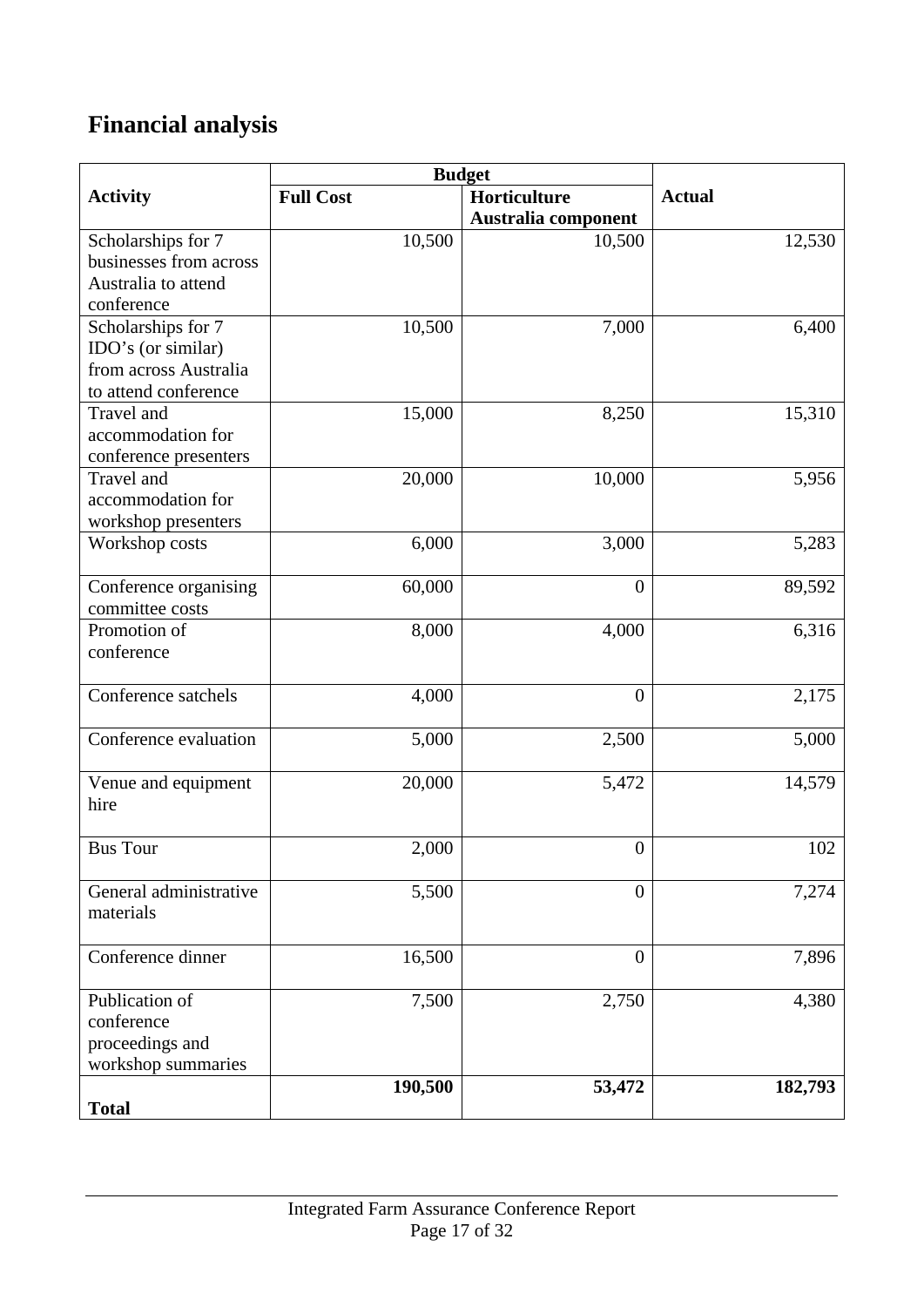### **Conference evaluation**

Belinda Hazell Optimum Standard

Formal conference evaluation was undertaken to gauge the level of success of the conference and workshops.

#### **Synopsis**

A straightforward survey comprising 10 questions was developed in consultation with TQA and was administered to participants of the *TQA Integrated Farm Assurance Conference* (the Conference). This Conference was the fourth of its type to be held in Tasmania and comprised a mix of system owners, producers, processors, auditors, government agencies and other associated stakeholders etc.

The survey was disseminated pre and post conference via e-mail to the majority of participants who had registered an email address. The purpose of the survey was to ascertain whether predetermined views and experiences of TQA and the conference had changed following participation at the Conference. The pre and post Conference surveys contained the same questions. A total of 31 participants responded to both surveys.

Results from both surveys indicated a positive response to the Conference. This included increased emphasis on emerging issues – particularly the environment. Interestingly, the Recycled Water Workshop stood out as the main Workshop participants were not interested in attending. The Recall and Bioterrorism Workshops also recorded minor interest as participants felt these workshop topics were relevant but ranked them as a lower priority at this time.

The Integrated workshop produced some disappointment as it was felt the presenters provided information about their respective business and therefore did not address the topic of system integration. General comments observed at completion of the workshop demonstrated that a large number of participants remain attracted to simplistic approaches to system integration; and are seeking details of successful approaches.

The majority of those surveyed has some prior knowledge about Tasmanian Quality Assured and/or had previously worked or were aware of the work and/or projects undertaken by Jane Lovell.

The service and level of expertise received from Conference organised rated very favourably and demonstrated that a high level of expectation from TQA and its team is warranted.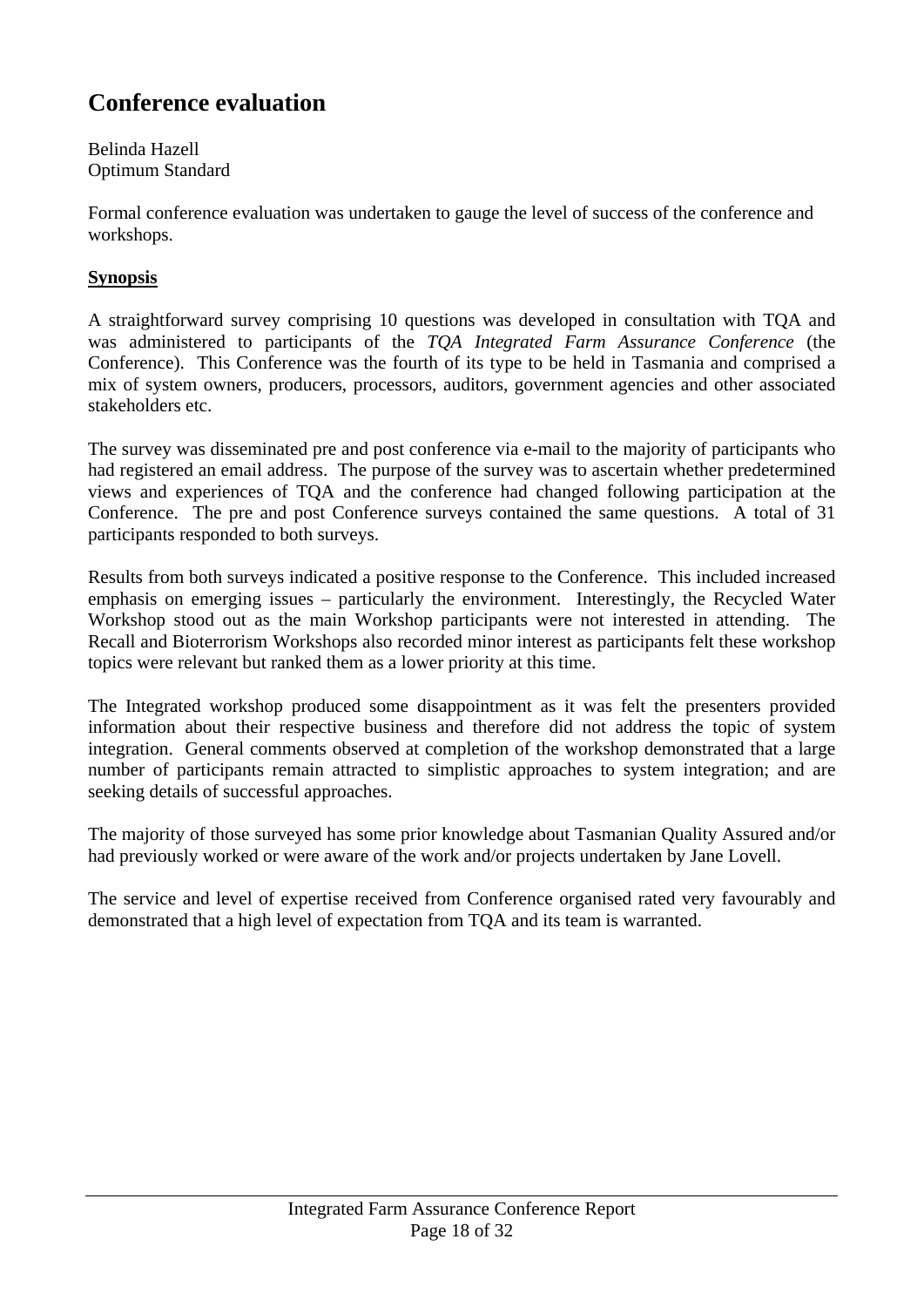#### **Opinions received Pre and Post Conference**

| <b>Total</b><br><b>Responses</b> | Pre /<br><b>Post</b> | Question                                                                                                                                                                                                         | <b>Number of</b><br>different<br>responses | <b>General Comments</b>                                                                                                                                                                                                                                                                                                                                                                                                    |
|----------------------------------|----------------------|------------------------------------------------------------------------------------------------------------------------------------------------------------------------------------------------------------------|--------------------------------------------|----------------------------------------------------------------------------------------------------------------------------------------------------------------------------------------------------------------------------------------------------------------------------------------------------------------------------------------------------------------------------------------------------------------------------|
| 31                               | Pre                  | What is your principal reason for attending the<br>1.<br>Conference? Options:<br>Speakers & Topics<br>Networking<br>Skill Building<br>Personal Growth<br>Other<br>Note: More than one option could be considered | 11<br>13<br>9<br>$\frac{3}{3}$             | Speakers & Topics<br>Networking<br><b>Professional Growth</b><br>Skill Building<br>٠<br>All<br>General comments also included<br>the following:<br>Very handy to make new<br>and old contacts.<br>Show support for QA<br>development.<br>HAL scholarship recipient.<br>$\blacksquare$<br>Increased knowledge of QA<br>issues.<br>Attending because of Trade<br>display.<br>Forum for grower views.<br>They made me attend! |
| 31                               | Post                 |                                                                                                                                                                                                                  | 10<br>14<br>9<br>4<br>5                    | Speakers & Topics<br>Networking<br><b>Professional Growth</b><br><b>Skill Building</b><br>All<br>$\sim$                                                                                                                                                                                                                                                                                                                    |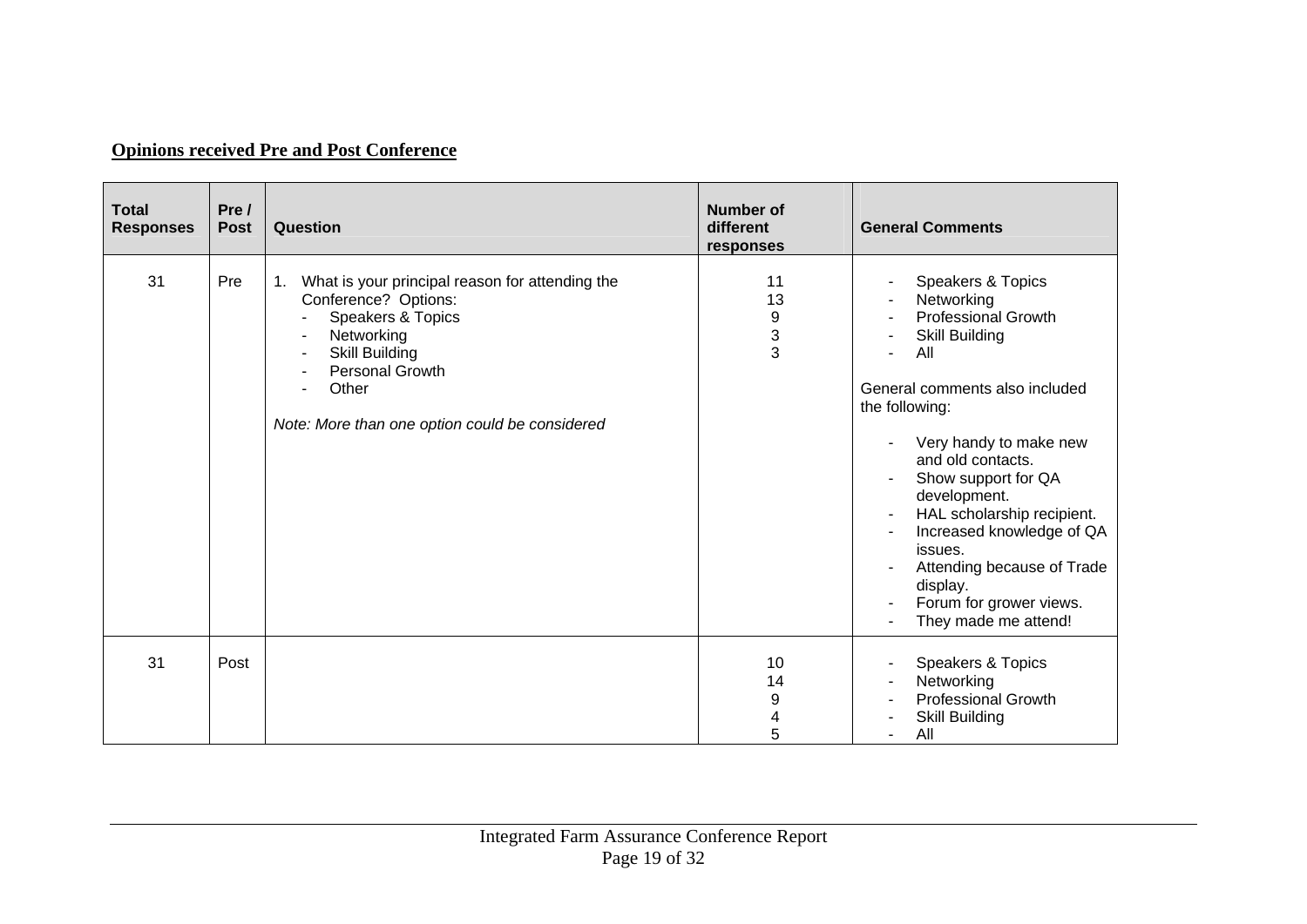| <b>Total</b><br><b>Responses</b> | Pre /<br><b>Post</b> | Question                                                       | <b>Number of</b><br>different<br>responses | <b>General Comments</b>                                                                                                                                                                                                                                                                                                                                                                                                                                 |
|----------------------------------|----------------------|----------------------------------------------------------------|--------------------------------------------|---------------------------------------------------------------------------------------------------------------------------------------------------------------------------------------------------------------------------------------------------------------------------------------------------------------------------------------------------------------------------------------------------------------------------------------------------------|
|                                  | Post                 | What is your principal reason for attending the<br>Conference? |                                            | General comments also included<br>the following:<br>Now have increased<br>knowledge of QA issues.<br>Premier event for Industry.<br>٠<br>Presentations were good<br>۰<br>for the audience.<br>Keeping up to date with<br>issues relevant to our<br>industries.<br>My opinions remain<br>unchanged $-$ great.<br>Disappointed that the<br>$\blacksquare$<br>Eurepgap "Partnership"<br>was one way. Retailer<br>does not conform to their<br>own bargain. |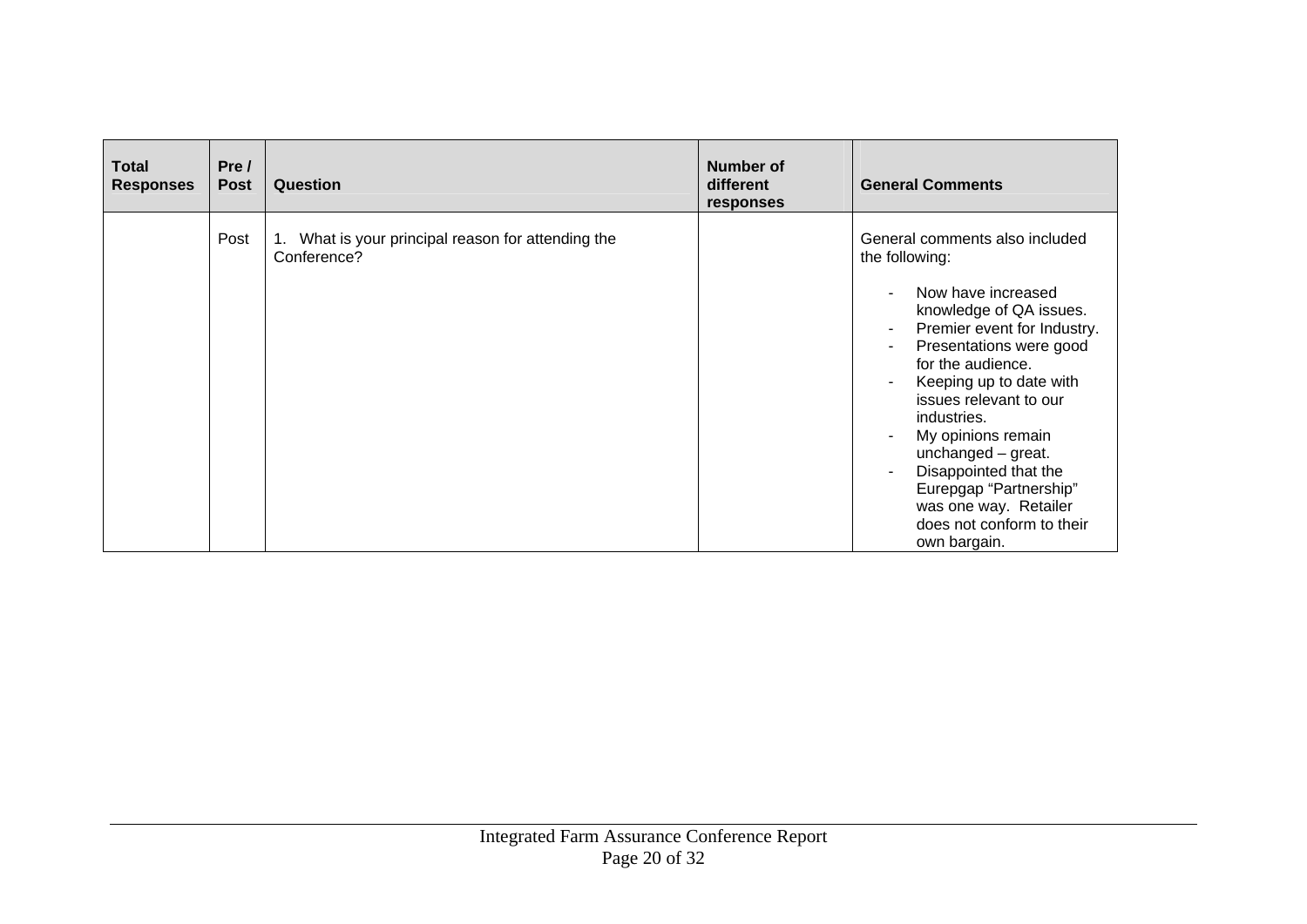| <b>Total</b><br><b>Responses</b> | Pre /<br><b>Post</b> | Question                                                                             | <b>Number of</b><br>different<br>responses | <b>General Comments</b>                                                                                                                                                                                                                                                                                                                                        |
|----------------------------------|----------------------|--------------------------------------------------------------------------------------|--------------------------------------------|----------------------------------------------------------------------------------------------------------------------------------------------------------------------------------------------------------------------------------------------------------------------------------------------------------------------------------------------------------------|
| 31                               | Pre                  | Do you have any previous knowledge of Tasmanian<br>2.<br><b>Quality Assured Inc?</b> | 22<br>9                                    | Yes<br><b>No</b><br>General comments also included<br>the following:<br>Long term business<br>relationship.<br>Recommended by<br>colleague.<br>TQA is the premier event<br>for workshopping and<br>networking in the interface<br>between bureaucracy,<br>market forces, industry<br>issues, and realities when it<br>comes to on-farm<br>management programs. |
| 31                               | Post                 | 2. Do you have any previous knowledge of Tasmanian<br>Quality Assured Inc?           | 28<br>3                                    | Yes<br>Now have an understanding<br>General comments also included<br>the following:<br>one of the best conferences<br>to go to!                                                                                                                                                                                                                               |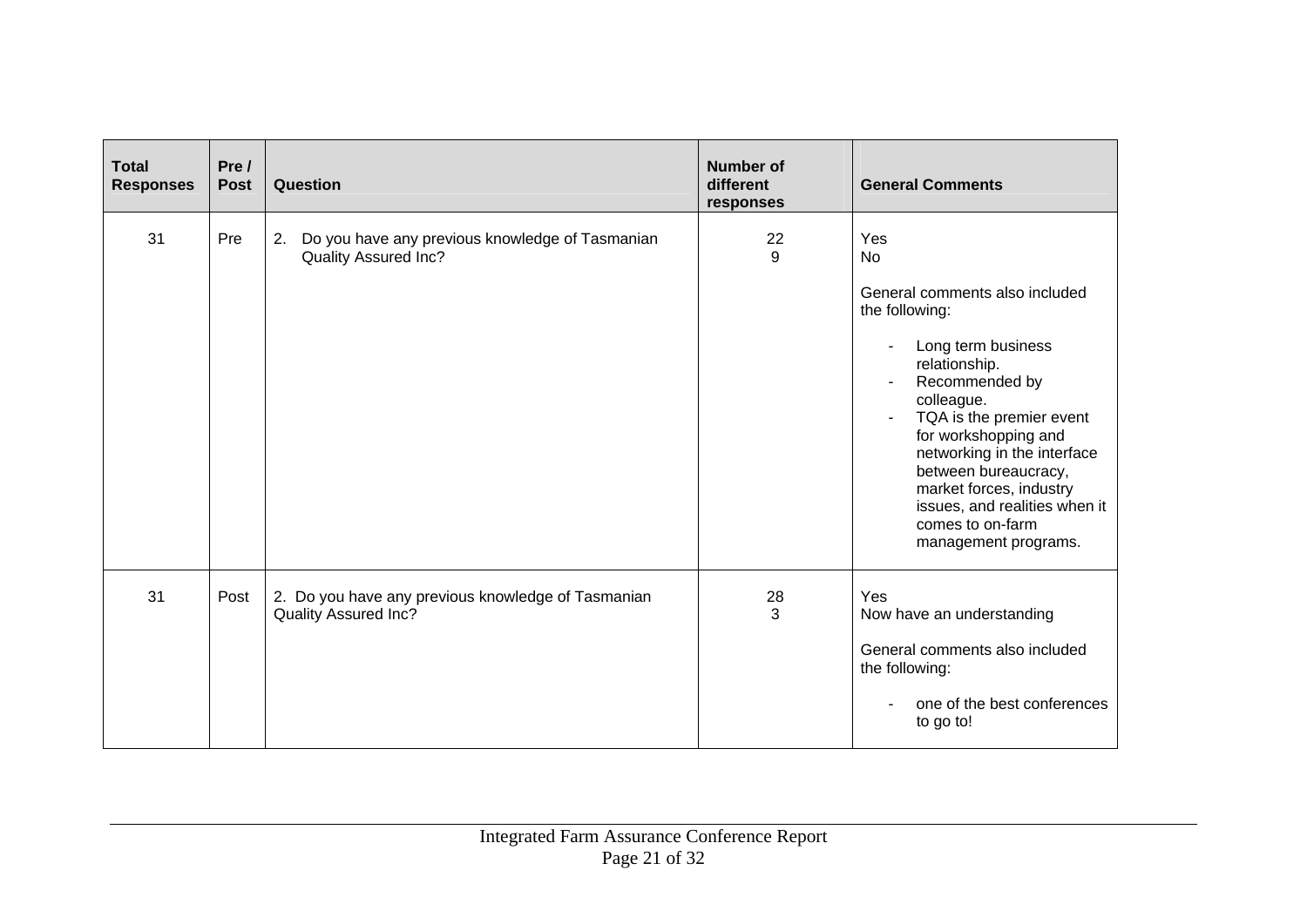| <b>Total</b><br><b>Responses</b> | Pre /<br><b>Post</b> | Question                                                                                                                                                                      | <b>Number of</b><br>different<br>responses | <b>General Comments</b>                                                                                                                                                                                   |
|----------------------------------|----------------------|-------------------------------------------------------------------------------------------------------------------------------------------------------------------------------|--------------------------------------------|-----------------------------------------------------------------------------------------------------------------------------------------------------------------------------------------------------------|
| 31                               | Pre                  | What is your overall rating for the Customer Service /<br>3.<br>Registration process before the Conference?<br>Responses are:<br>Poor / Fair / Good / Very Good / Outstanding | 9<br>13<br>8                               | Poor<br>Fair<br>Good<br>Very Good<br>Outstanding                                                                                                                                                          |
|                                  | Post                 | What is your overall rating for the Customer Service /<br>3.<br>Registration process before the Conference?<br>Responses are:<br>Poor / Fair / Good / Very Good / Outstanding | 8<br>14<br>9                               | Poor<br>Fair<br>Good<br>Very Good<br>Outstanding<br>General comments also included<br>the following:<br>Need program prior to<br>arrival if possible.<br>No draft guidelines sent<br>prior to Conference. |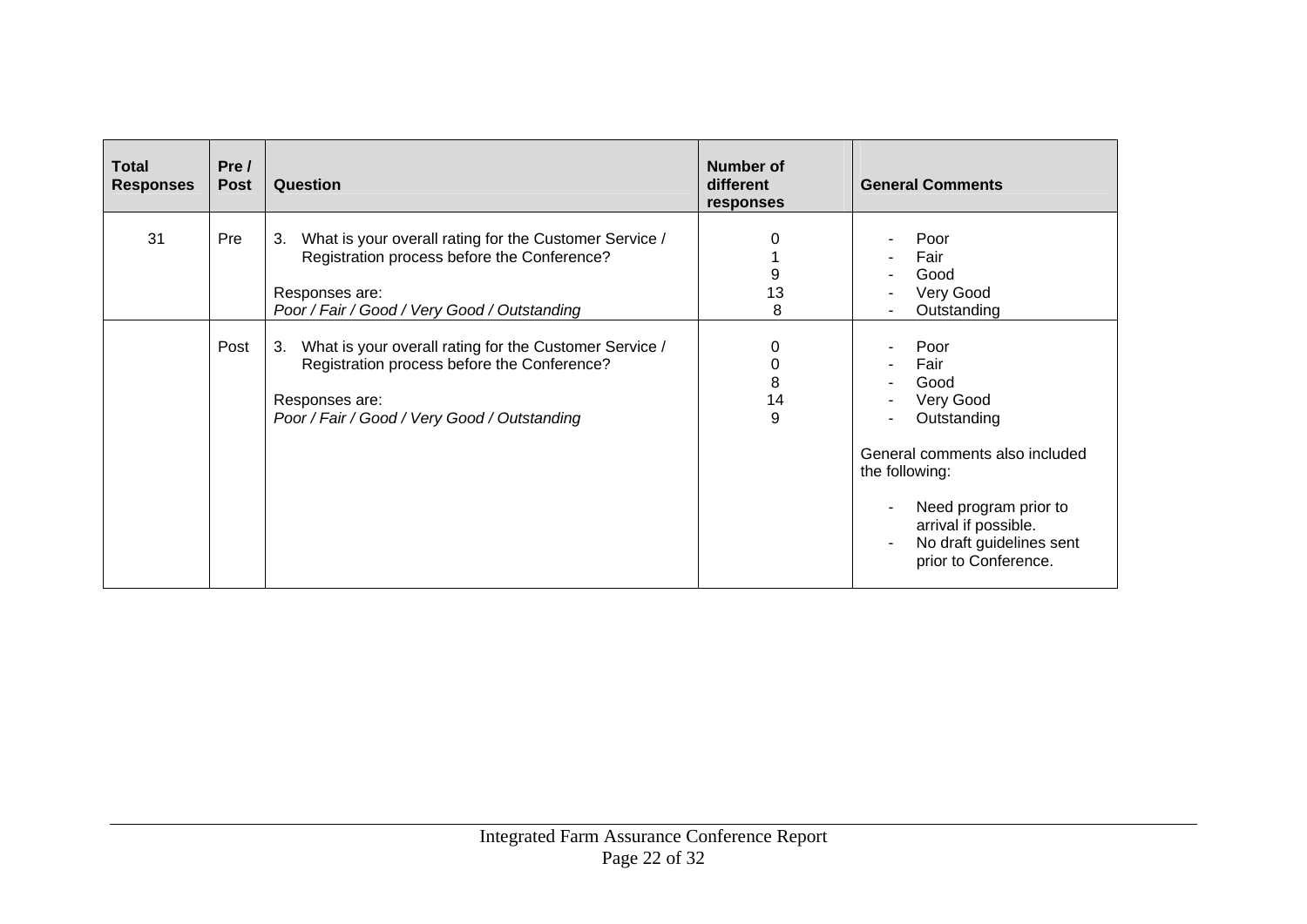| <b>Total</b><br><b>Responses</b> | Pre /<br><b>Post</b> | Question                                                                                                                                                              | <b>Number of</b><br>different<br>responses                                                                                   | <b>General Comments</b>                                                                                                                                                        |
|----------------------------------|----------------------|-----------------------------------------------------------------------------------------------------------------------------------------------------------------------|------------------------------------------------------------------------------------------------------------------------------|--------------------------------------------------------------------------------------------------------------------------------------------------------------------------------|
| 31                               | Pre                  | Do you believe there will be sufficient opportunities for<br>4.<br>networking / updating knowledge?<br>Responses are:<br>Poor / Fair / Good / Very Good / Outstanding | 0<br>3<br>15<br>10<br>3                                                                                                      | Poor<br>Fair<br>Good<br>Very Good<br>Outstanding                                                                                                                               |
| 31                               | Post                 | Do you believe there will be sufficient opportunities for<br>4.<br>networking / updating knowledge?<br>Responses are:<br>Poor / Fair / Good / Very Good / Outstanding | 0<br>0<br>8<br>13<br>10                                                                                                      | Poor<br>Fair<br>Good<br>Very Good<br>Outstanding                                                                                                                               |
| 31                               | Pre                  | What are the three Conference events you are looking<br>5.<br>forward to?                                                                                             | All participants<br>responded that<br>included a number<br>of options noted<br>here<br>The first 4 options<br>were favoured. | Horticulture for Tomorrow<br><b>Integrated Session</b><br>Eurepgap workshop<br><b>Freshcare Trainers</b><br><b>Recycled Water</b><br><b>Biosecurity</b><br>Recall<br>Labelling |
| 31                               | Post                 | 5. What were the three Conference events you enjoyed?                                                                                                                 | All participants<br>responded that<br>included a number<br>of options noted.<br>The first 4 options<br>were favoured.        | The majority of respondents had not<br>changed their options from the pre<br>conference survey comments noted<br>above.                                                        |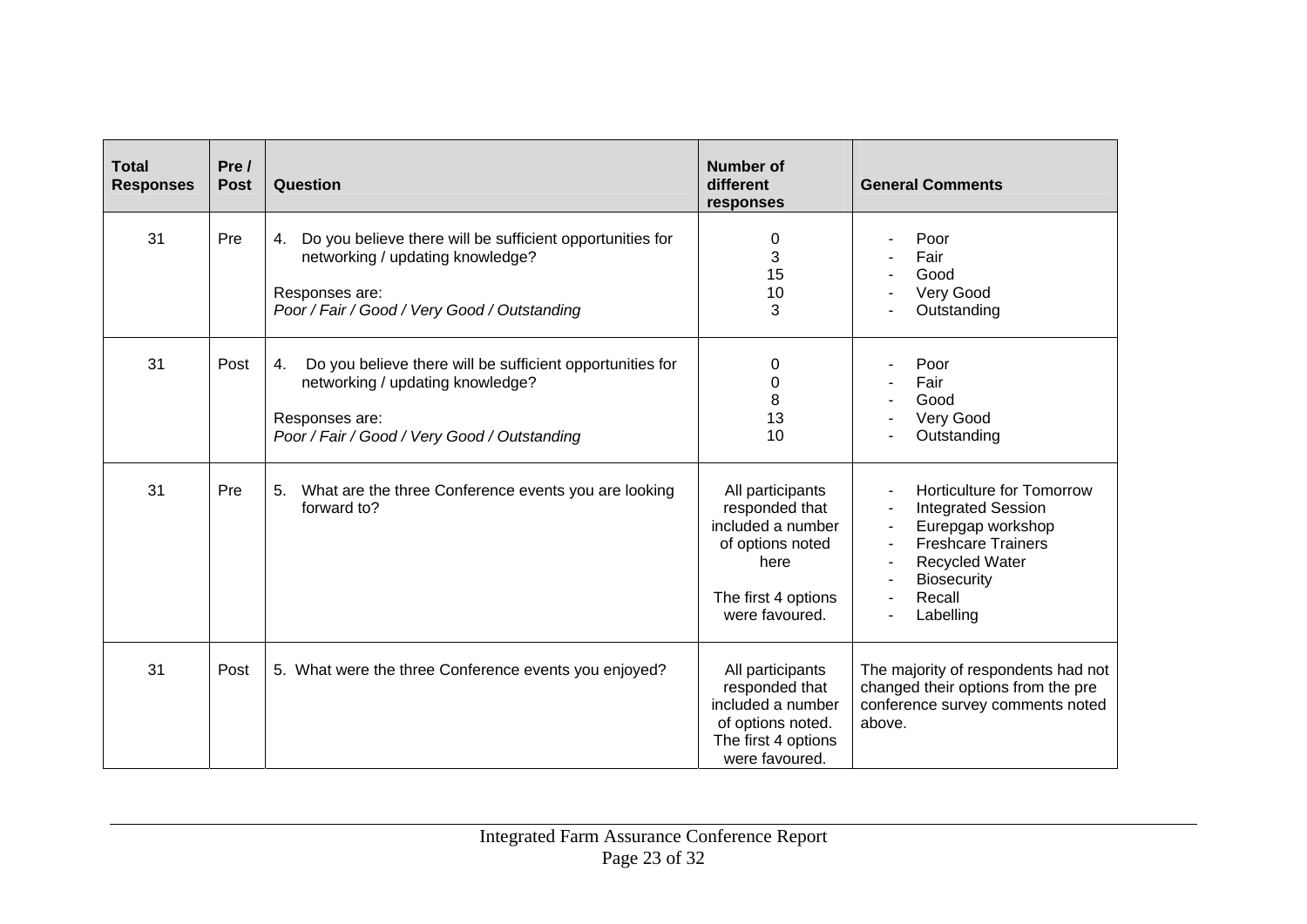| <b>Total</b><br><b>Responses</b> | Pre /<br><b>Post</b> | Question                                                                                                                                               | <b>Number of</b><br>different<br>responses       | <b>General Comments</b>                                                                                                                           |
|----------------------------------|----------------------|--------------------------------------------------------------------------------------------------------------------------------------------------------|--------------------------------------------------|---------------------------------------------------------------------------------------------------------------------------------------------------|
| 31                               | Pre                  | What level of knowledge and expertise do you anticipate<br>6.<br>the speakers will have?<br>Responses:<br>Poor / Fair / Good / Very Good / Outstanding | 0<br>$\Omega$<br>3<br>19<br>9                    | Poor<br>Fair<br>Good<br>Very good<br>Outstanding                                                                                                  |
| 31                               | Post                 | What level of knowledge and expertise do you anticipate<br>6<br>the speakers will have?<br>Responses:<br>Poor / Fair / Good / Very Good / Outstanding  | 0<br>0<br>21<br>9                                | Poor<br>Fair $-$ expecting more.<br>Good<br>Very good<br>Outstanding                                                                              |
| 31                               | Pre                  | What level of value for money do you think the<br>7.<br>conference will provide?<br>Responses:<br>Poor / Fair / Good / Very Good / Outstanding         | 0<br>$\overline{2}$<br>14<br>$\overline{7}$<br>8 | Poor<br>Fair<br>Good<br>Very Good<br>Outstanding                                                                                                  |
| 31                               | Post                 | What level of value for money do you think the<br>7.<br>conference will provide?<br>Responses:<br>Poor / Fair / Good / Very Good / Outstanding         | 0<br>9<br>15<br>6                                | Poor<br>Fair<br>Good<br>Very Good<br>Outstanding<br>General comments included the<br>following:<br>Targeted exposure for the<br>Freshcare system. |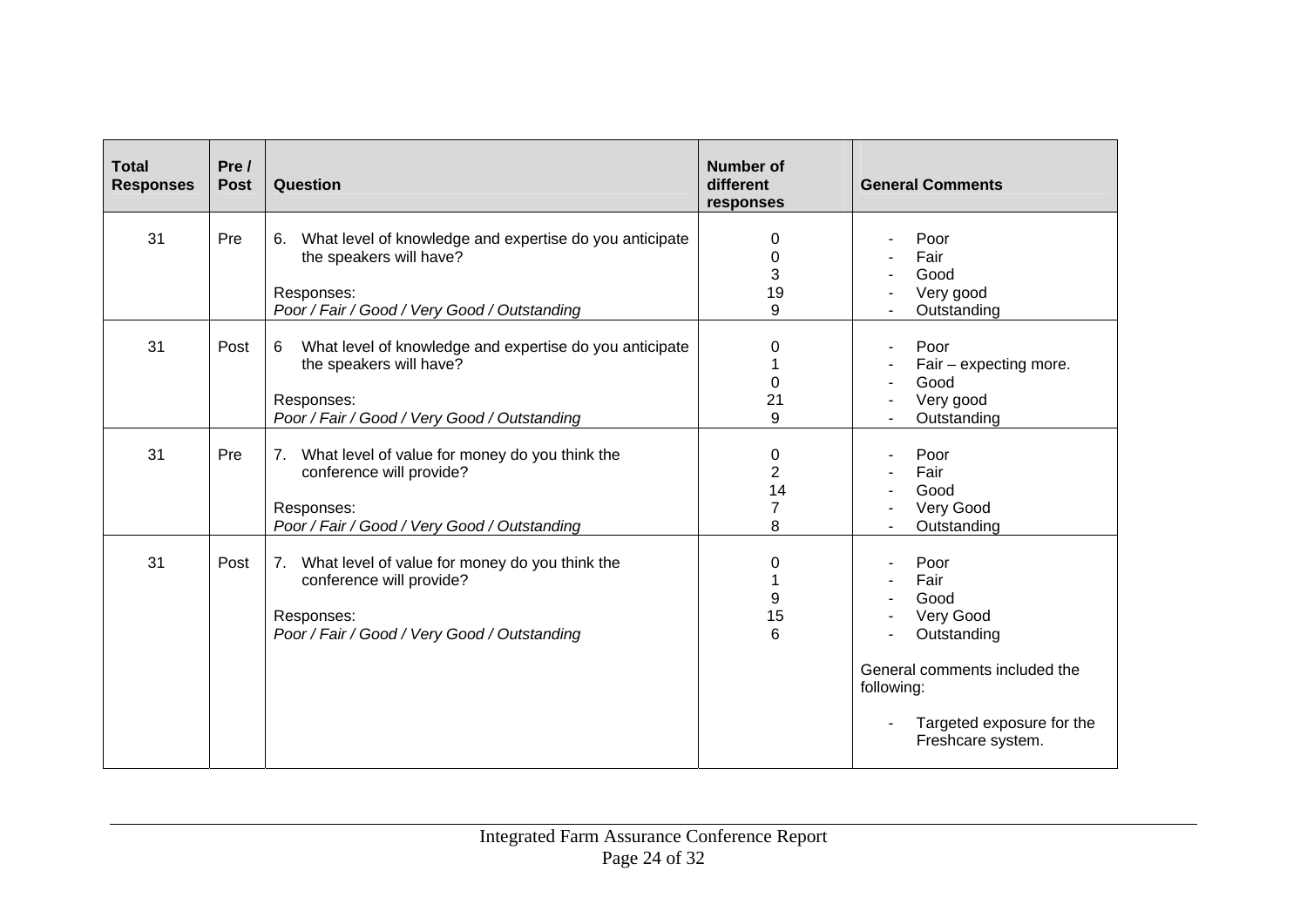| <b>Total</b><br><b>Responses</b> | Pre /<br><b>Post</b> | Question                                                                                                               | <b>Number of</b><br>different<br>responses                                                                                                                                           | <b>General Comments</b>                                                                                                                                                                                                                                              |
|----------------------------------|----------------------|------------------------------------------------------------------------------------------------------------------------|--------------------------------------------------------------------------------------------------------------------------------------------------------------------------------------|----------------------------------------------------------------------------------------------------------------------------------------------------------------------------------------------------------------------------------------------------------------------|
| 31                               | Pre                  | 8. What is the best time of year for you to attend this<br>Conference?                                                 | All participants<br>responded that<br>included a number<br>of options noted<br>here                                                                                                  | Anytime - there is no best<br>time.<br>Aug / Sept / Oct<br>Oct to March                                                                                                                                                                                              |
| 31                               | Post                 | 8. What is the best time of year for you to attend this<br>Conference?                                                 | All participants<br>responded that<br>included a number<br>of options noted<br>here $-$ no changes<br>from pre survey.                                                               | Anytime – there is no best<br>time.<br>Aug / Sept / Oct<br>Oct to March                                                                                                                                                                                              |
| 31                               | Pre                  | 9. Is there any portion of the Conference you wish to attend<br>but cannot due to conflicting conference program?      | The majority of<br>participants were<br>happy with the<br>program. 3<br>participants were<br>disappointed they<br>would miss the<br>Eurepgap<br>workshop due to<br>work commitments. | General comments included that a<br>small number of participants would<br>like to attend the Bioterrorism and<br>Recycled water workshop as both<br>topics held interest. The majority<br>felt that these issues held a lower<br>priority than other emerging issues |
| 31                               | Post                 | 9. Is there any portion of the Conference you wanted to<br>attend but could not due to conflicting conference program? | The majority of<br>participants were<br>happy with the<br>program. There<br>were no changed<br>from pre survey.                                                                      | There was no change from<br>$\blacksquare$<br>the pre-survey responses.<br>The majority of participants<br>were very impressed with<br>the Conference and the<br>workshops offered.                                                                                  |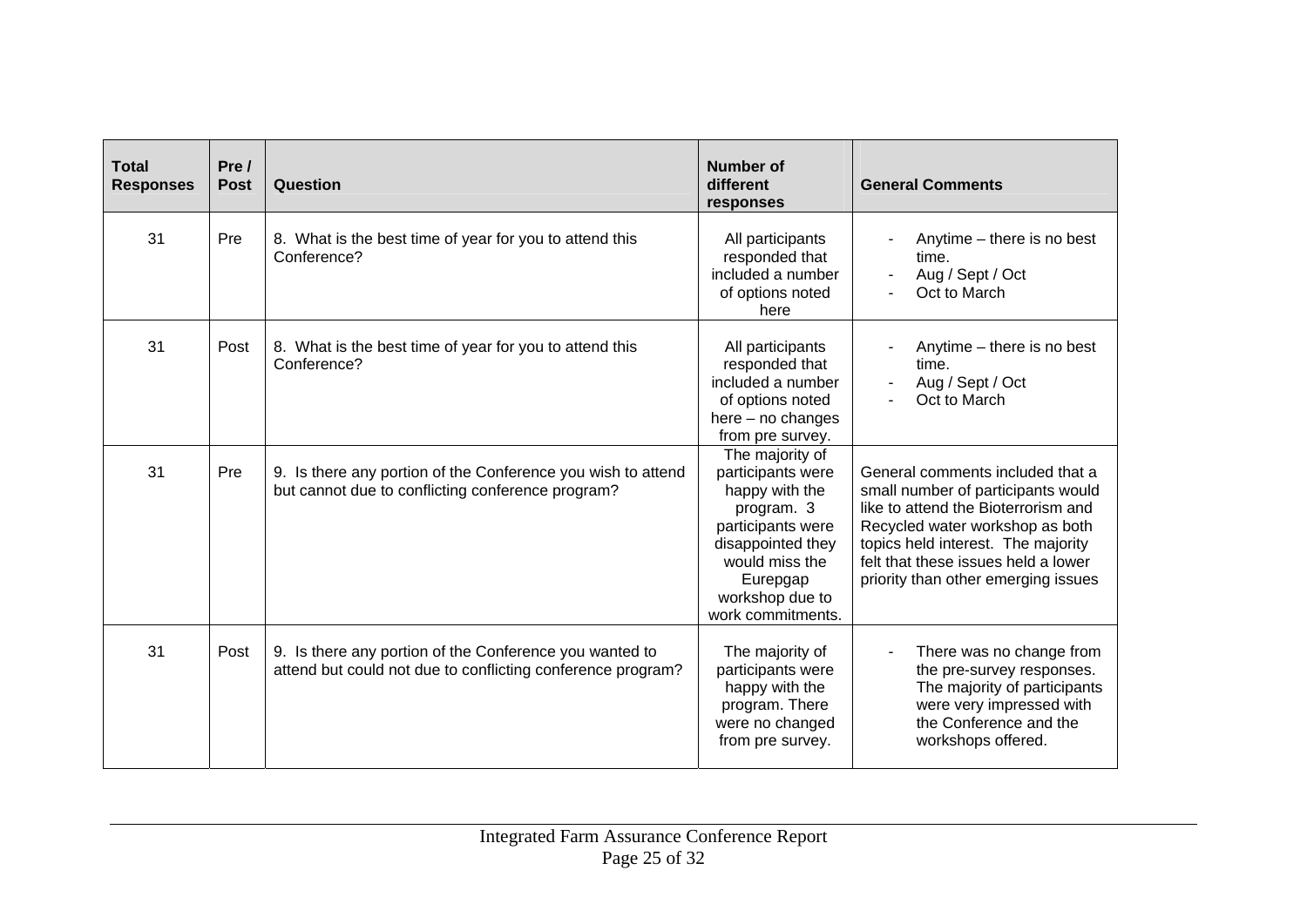| <b>Total</b><br><b>Responses</b> | Pre /<br><b>Post</b> | Question                                                                           | <b>Number of</b><br>different<br>responses                                                                                        | <b>General Comments</b>                                                                                                                                                                                                                                                                                                                                                                                                                                                                                                                                                     |
|----------------------------------|----------------------|------------------------------------------------------------------------------------|-----------------------------------------------------------------------------------------------------------------------------------|-----------------------------------------------------------------------------------------------------------------------------------------------------------------------------------------------------------------------------------------------------------------------------------------------------------------------------------------------------------------------------------------------------------------------------------------------------------------------------------------------------------------------------------------------------------------------------|
| 31                               | Pre                  | 10. What were the three conference events you were not<br>interested in attending? | All participants<br>responded that<br>included a number<br>of options noted<br>here                                               | <b>Recycled Water</b><br>Recall<br>Eurepgap workshop<br>Bioterrorism                                                                                                                                                                                                                                                                                                                                                                                                                                                                                                        |
| 31                               | Post                 | 10. What were the three conference events you were not<br>interested in attending? | All participants<br>responded that<br>included a number<br>of options noted<br>here. There were<br>no changes from<br>pre survey. | <b>Recycled Water</b><br>Recall<br>Eurepgap workshop<br>۰<br><b>Bioterrorism</b><br>$\blacksquare$<br>General comments included the<br>following:<br>Did get a bit sick of all the<br>GM jargon.<br>Animal welfare was not<br>interested in.<br>Would like to attend all but<br>4/5 days too long to be<br>away.<br>All workshops interesting<br>but some ranked lower as a<br>priority.<br>Felt that the integrated<br>workshop presenters<br>should have given more<br>info about how they<br>integrated their systems -<br>not just provided an<br>overview of business. |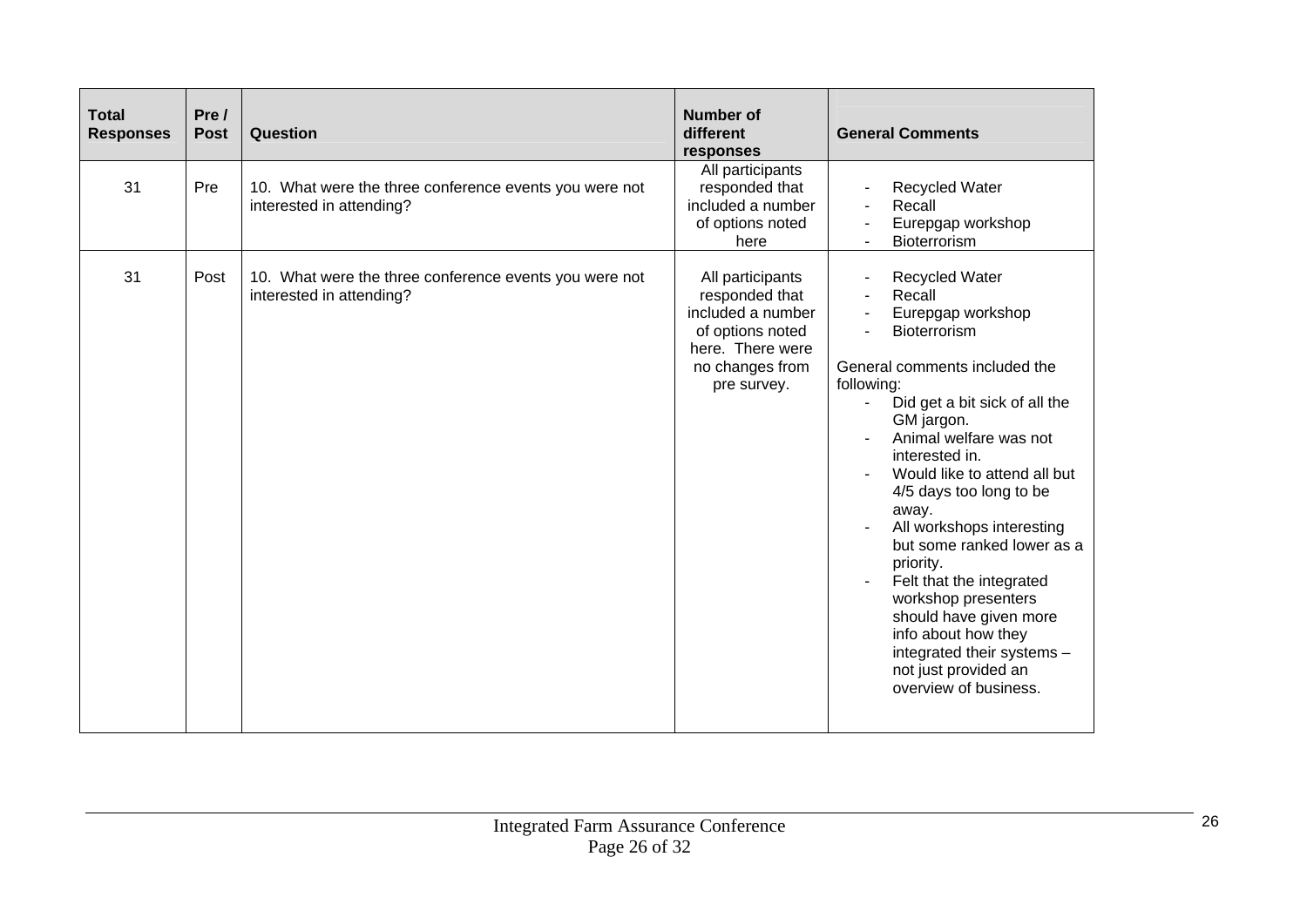| Total<br><b>Responses</b> | Pre/<br><b>Post</b> | Question                                                                           | Number of<br>different<br>responses                                                                                               | <b>General Comments</b>                                                                                                                                                                                                                                                                                                                                                           |
|---------------------------|---------------------|------------------------------------------------------------------------------------|-----------------------------------------------------------------------------------------------------------------------------------|-----------------------------------------------------------------------------------------------------------------------------------------------------------------------------------------------------------------------------------------------------------------------------------------------------------------------------------------------------------------------------------|
| 31                        | Post                | 10. What were the three conference events you were not<br>interested in attending? | All participants<br>responded that<br>included a number<br>of options noted<br>here. There were<br>no changes from<br>pre survey. | Speakers should target<br>their subject matter -<br>supply chain waste of time.<br>There were not any $-$ just<br>$\sim$<br>interest level varied with the<br>topics and it was all<br>relevant. Would like to see<br>1 page of conference<br>program in conference<br>folder front page.<br>Ban acronyms!<br>$\sim$<br>Interaction between<br>systems could have been<br>better. |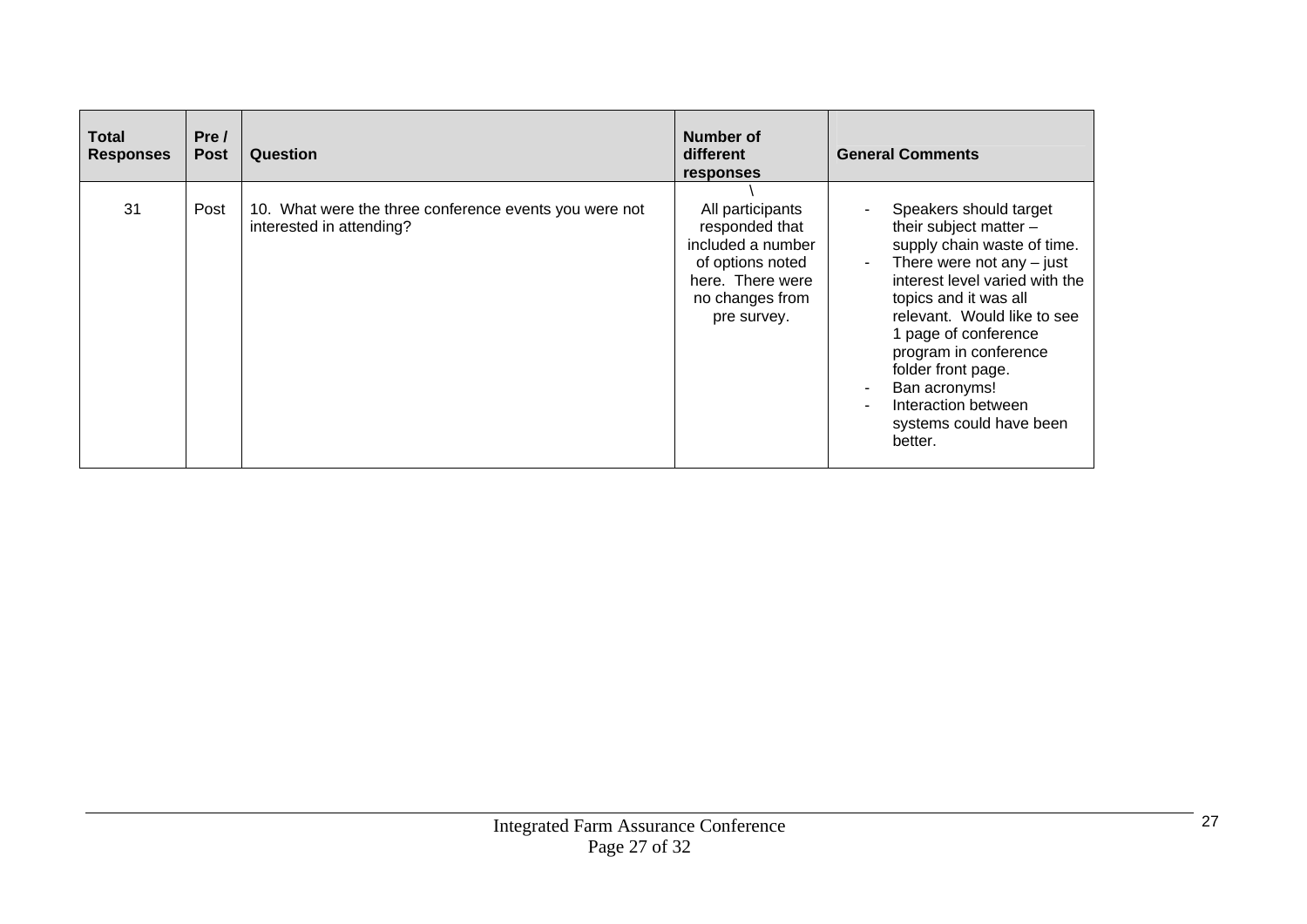# **Delegate list**

| <b>First Name</b> | <b>Last Name</b> | <b>State</b> |
|-------------------|------------------|--------------|
| Elizabeth         | Alford           | <b>WA</b>    |
| Gary              | Altmann          | <b>SA</b>    |
| Alison            | Anderson         | <b>NSW</b>   |
| David             | Armstrong        | <b>TAS</b>   |
| <b>Brian</b>      | Arthur           | <b>VIC</b>   |
| John              | Bagshaw          | QLD          |
| David             | <b>Baker</b>     | Tas.         |
| <b>Martin</b>     | <b>Batchelor</b> | Tas          |
| Michael           | <b>Bauld</b>     | Tas.         |
| Richard           | <b>Bennett</b>   | <b>VIC</b>   |
| <b>Bevan</b>      | <b>Blacklock</b> | <b>QLD</b>   |
| Anne-Maree        | <b>Boland</b>    | <b>VIC</b>   |
| Liz               | <b>Bond</b>      | Tas          |
| Robyn             | <b>Boucher</b>   | Tas          |
| Wayne             | <b>Boucher</b>   | Tas          |
| Sue               | <b>Braz</b>      | <b>NSW</b>   |
| Eddie             | <b>Braz</b>      | <b>NSW</b>   |
| Lisa              | <b>Breaden</b>   | Tas.         |
| Greg              | <b>Breen</b>     | Tas.         |
| Alastair          | <b>Brooks</b>    | <b>UK</b>    |
| Alex              | <b>Brooks</b>    | <b>UK</b>    |
| Ray               | <b>Brown</b>     | <b>TAS</b>   |
| Michele           | <b>Buntain</b>   | <b>TAS</b>   |
| Danny             | <b>Butler</b>    | <b>TAS</b>   |
| John              | Cade             | <b>NSW</b>   |
| Ted               | Callanan         | <b>QLD</b>   |
| John              | Cary             | <b>VIC</b>   |
| Colin             | Chaplin          | <b>TAS</b>   |
| <b>Christie</b>   | Chang            | <b>NSW</b>   |
| Heather           | Chong            | <b>TAS</b>   |
| Allison           | <b>Clark</b>     | <b>TAS</b>   |
| <b>Martin</b>     | <b>Clark</b>     | <b>NSW</b>   |
| Emma              | Coath            | <b>VIC</b>   |
| Kimberly          | Coffin           | <b>WA</b>    |
| Richard           | <b>Colbeck</b>   | Tas          |
| Walter            | Collins          | <b>NSW</b>   |
| Craig             | Cormick          | <b>ACT</b>   |
| Bill              | Cotching         | Tas          |
| <b>Bron</b>       | Cuthbertson      | <b>VIC</b>   |
| Shayne            | Daniels          | <b>VIC</b>   |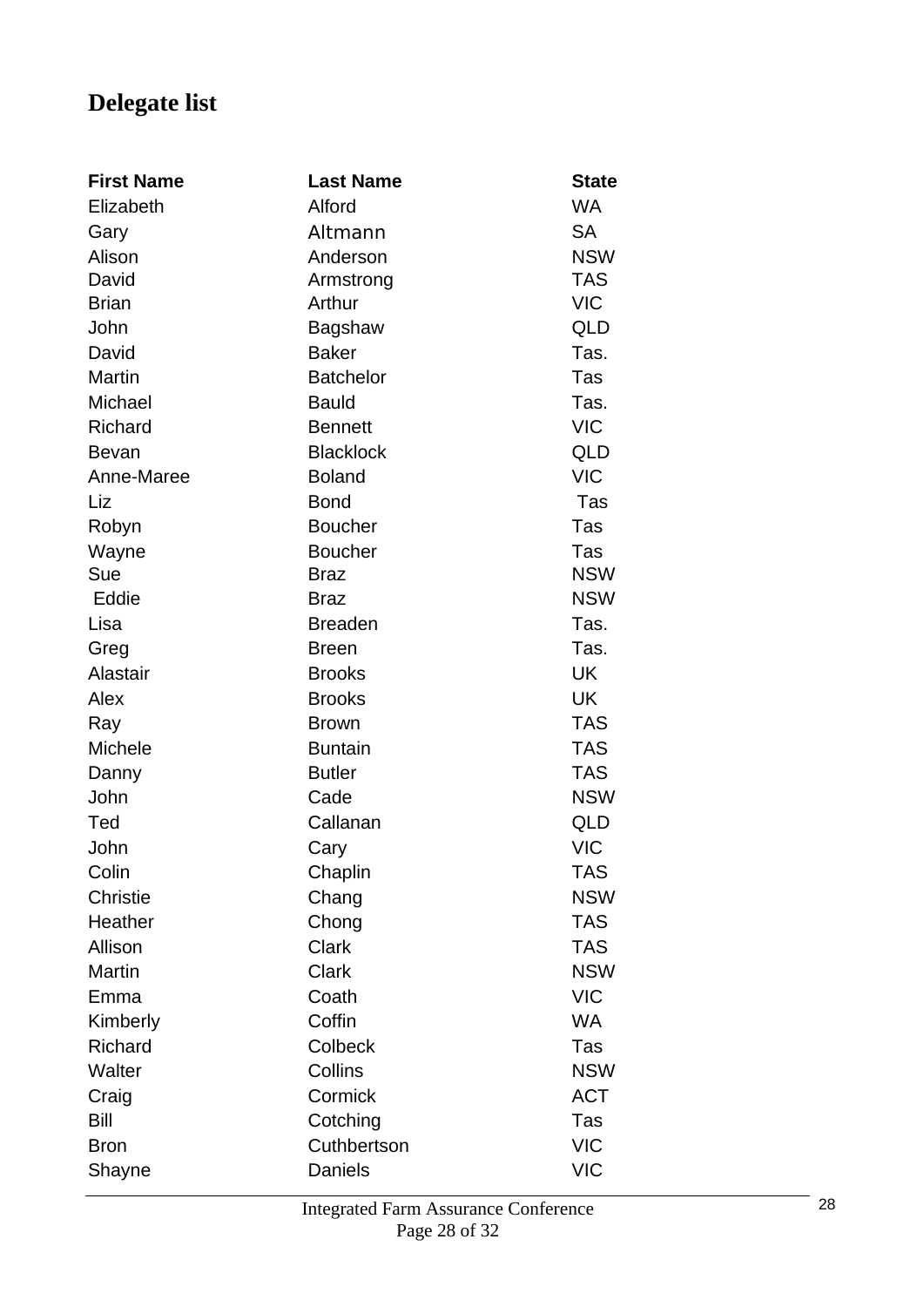| <b>First Name</b> | <b>Last Name</b> | <b>State</b> |
|-------------------|------------------|--------------|
| Andrew            | Davey            | <b>TAS</b>   |
| Pat               | Davis            | TAS.         |
| Don               | Defenderfer      | <b>TAS</b>   |
| Debbi             | Delaney          | TAS.         |
| <b>Mathew</b>     | Dent             | QLD          |
| Sharon            | <b>DeSailly</b>  | <b>VIC</b>   |
| <b>Stewart</b>    | Dobson           | <b>WA</b>    |
| Elliott           | Dwyer            | <b>SA</b>    |
| Colin             | <b>Dyke</b>      | <b>TAS</b>   |
| Jonathon          | <b>Eccles</b>    | <b>VIC</b>   |
| Alan              | <b>Edwards</b>   | <b>ACT</b>   |
| Joseph            | Ekman            | <b>NSW</b>   |
| David             | Ellement         | <b>WA</b>    |
| <b>Christine</b>  | <b>Elliott</b>   | Vic          |
| Robert            | Faggian          | <b>VIC</b>   |
| Craig             | Feutrill         | <b>SA</b>    |
| Sharon            | <b>Filleul</b>   | TAS.         |
| Shane             | Fitzgerald       | <b>QLD</b>   |
| Wes               | Ford             | <b>TAS</b>   |
| Justin            | Fromm            | <b>ACT</b>   |
| Justin            | Galati           | <b>TAS</b>   |
| Adrienne          | Galloway         | <b>TAS</b>   |
| John              | Gillam           | TAS.         |
| Rae               | Glazik           | <b>TAS</b>   |
| Wendy             | Graham           | <b>NSW</b>   |
| <b>Stuart</b>     | Greenhill        | TAS.         |
| <b>Chris</b>      | Hall             | <b>WA</b>    |
| Clare             | Hamilton-Bate    | <b>NSW</b>   |
| <b>Marcus</b>     | Hardie           | <b>TAS</b>   |
| Lisa              | <b>Harris</b>    | TAS.         |
| Carolyn           | <b>Harris</b>    | <b>TAS</b>   |
| Jane              | <b>Harris</b>    | <b>VIC</b>   |
| Susan             | Harry            | <b>SA</b>    |
| Donald            | Hay              | TAS.         |
| Hugo              | Hays             | Germany      |
| <b>Belinda</b>    | Hazell           | <b>TAS</b>   |
| Maresa            | Heath            | <b>VIC</b>   |
| Paul              | Hemsworth        | <b>VIC</b>   |
| Dianne            | <b>Hess</b>      | <b>TAS</b>   |
| Tim               | <b>Hess</b>      | TAS.         |
| Val               | Hilton           | <b>VIC</b>   |
| Tania             | Hodgson          | <b>VIC</b>   |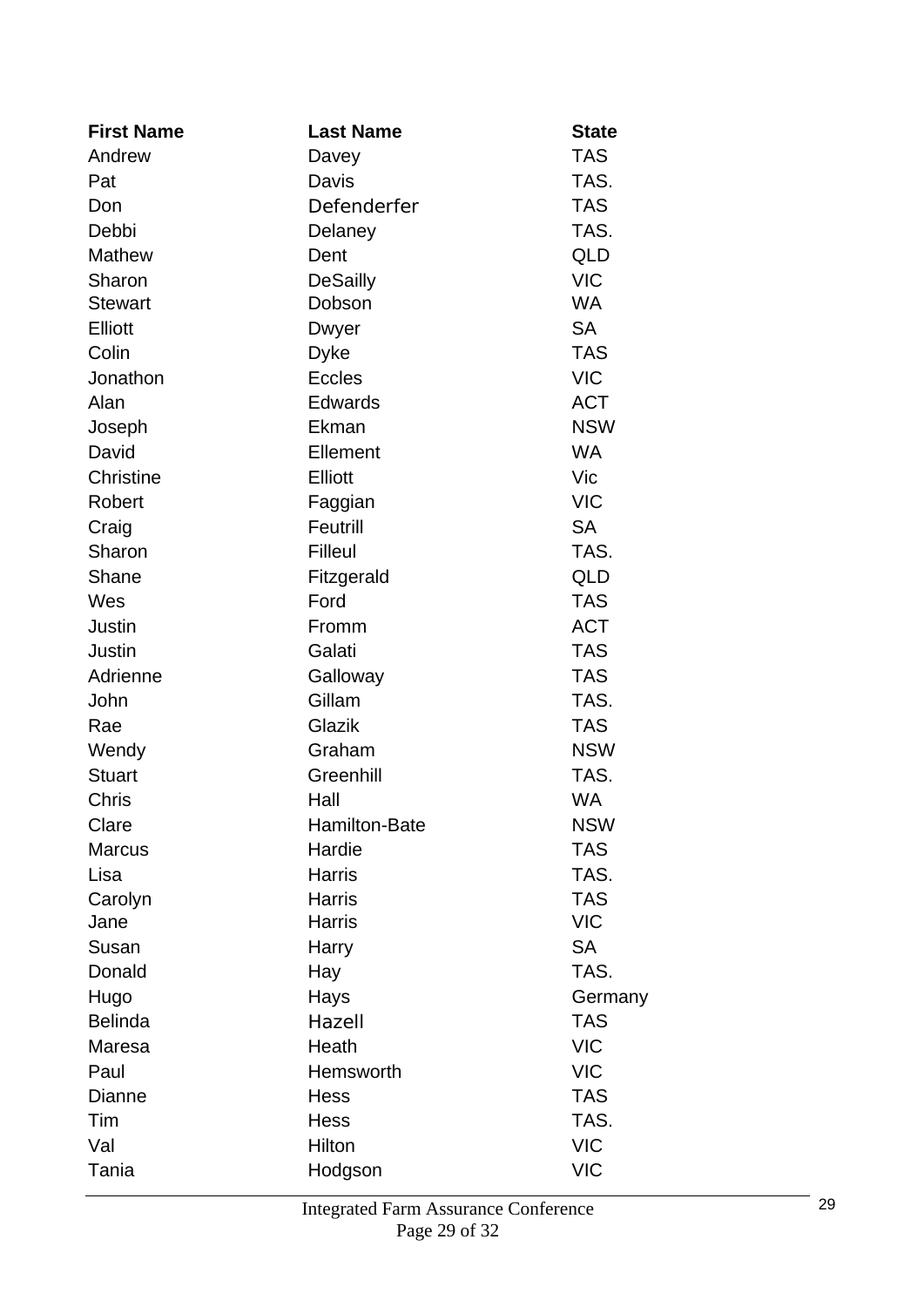| <b>First Name</b> | <b>Last Name</b> | <b>State</b> |
|-------------------|------------------|--------------|
| Wendy             | <b>Hopkins</b>   | <b>VIC</b>   |
| Alexandra         | Horning          | Canada       |
| Murray            | Houghton         | <b>TAS</b>   |
| Tundra            | Howe             | <b>TAS</b>   |
| Trevor            | Humphery         | <b>NSW</b>   |
| Elisa             | Le Page-King     | QLD          |
| Tom               | Johnson          | <b>VIC</b>   |
| Eric              | Johnson          | TAS.         |
| Danny             | Jones            | TAS.         |
| Mark              | Kable            | TAS.         |
| Teki              | Kasem            | <b>VIC</b>   |
| Peter             | Keegan           | <b>ACT</b>   |
| Jim               | Kelly            | <b>SA</b>    |
| Warren            | Kennedy          | <b>SA</b>    |
| Peter             | Koob             | <b>ACT</b>   |
| Felicia           | Kow              | <b>TAS</b>   |
| Andria            | Lappas           | Vic          |
| Scott             | Ledger           | QLD          |
| Greg              | Lemmens          | <b>VIC</b>   |
| Tom               | Lewis            | <b>TAS</b>   |
| Kelly             | Long             | <b>VIC</b>   |
| Jane              | Lovell           | <b>TAS</b>   |
| Lyn               | Malcolm          | <b>ACT</b>   |
| <b>Brendan</b>    | May              | <b>VIC</b>   |
| Graham            | <b>McAlpine</b>  | <b>WA</b>    |
| Bill              | <b>McBride</b>   | <b>NSW</b>   |
| Gerard            | <b>McEvilly</b>  | <b>NSW</b>   |
| Sue               | <b>McKerrell</b> | <b>WA</b>    |
| David             | <b>McKerrell</b> | <b>WA</b>    |
| <b>Scott</b>      | Mckinnon         | <b>NSW</b>   |
| Jamie             | <b>McMaster</b>  | <b>VIC</b>   |
| Lewis             | <b>McMaster</b>  | <b>VIC</b>   |
| Jason             | <b>McNiell</b>   | <b>TAS</b>   |
| Faye              | Medwell          | <b>VIC</b>   |
| Warren            | Medwell          | <b>VIC</b>   |
| Jenny             | <b>Mercer</b>    | <b>WA</b>    |
| Andrew            | Meurant          | <b>VIC</b>   |
| <b>Chris</b>      | <b>Mihalakos</b> | Vic          |
| Paul              | Moosberger       | <b>NSW</b>   |
| Jennifer          | Morey            | <b>VIC</b>   |
| <b>Mark</b>       | Morey            | <b>VIC</b>   |
| Leila             | <b>Muller</b>    | QLD          |
|                   |                  |              |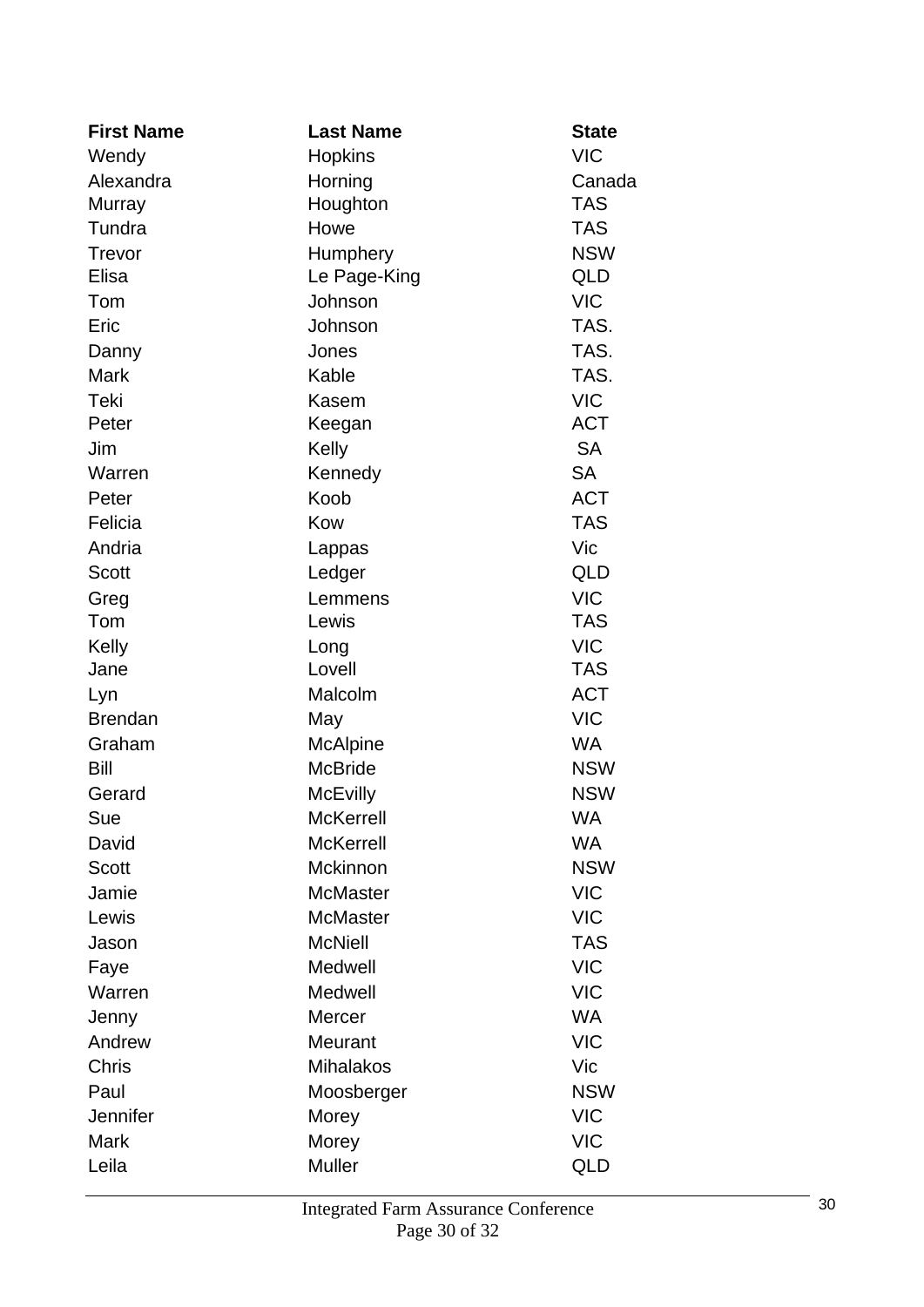| <b>First Name</b> | <b>Last Name</b>   | <b>State</b> |
|-------------------|--------------------|--------------|
| Jane              | <b>Muller</b>      | QLD          |
| Bill              | Newman             | <b>TAS</b>   |
| John              | Noonan             | <b>WA</b>    |
| Roger             | Orr                | <b>TAS</b>   |
| Kelly             | Padfield           | <b>TAS</b>   |
| Lester            | Pahl               | QLD          |
| Robyn             | Palmer             | <b>SA</b>    |
| Roy               | Palmer             | QLD          |
| David             | Parton             | <b>VIC</b>   |
| <b>Mick</b>       | Pelham             | <b>TAS</b>   |
| Anita             | Perkins            | <b>TAS</b>   |
| Lee               | Peterson           | TAS.         |
| George            | Pitt               | <b>TAS</b>   |
| David             | Pocock             | <b>SA</b>    |
| Michael           | Potter             | <b>TAS</b>   |
| Doug              | Powell             | Canada       |
| Sharni            | Radford            | <b>TAS</b>   |
| Helen             | Ramsey             | <b>WA</b>    |
| Lesley            | Rogers             | <b>ACT</b>   |
| <b>Susie</b>      | <b>Sarkis</b>      | <b>VIC</b>   |
| Andrew            | Sedger             | <b>NSW</b>   |
| Alex              | Severino           | <b>SA</b>    |
| Eloise            | Seymour            | <b>VIC</b>   |
| Kylie             | Sheehan            | <b>ACT</b>   |
| Leanne            | <b>Sherriff</b>    | <b>TAS</b>   |
| Gioia             | Small              | <b>SA</b>    |
| Mark              | Smith              | <b>TAS</b>   |
| Leigh             | Sparrow            | <b>TAS</b>   |
| Leon              | Spencer            | <b>TAS</b>   |
| Daniel            | Sprod              | <b>TAS</b>   |
| Cam               | <b>Stafford</b>    | <b>SA</b>    |
| Anna              | <b>Steinhauser</b> | <b>TAS</b>   |
| Daryl             | <b>Stevens</b>     | <b>SA</b>    |
| Anne              | Taylor             | <b>TAS</b>   |
| John              | <b>Tesoriero</b>   | <b>VIC</b>   |
| Darren            | Thomas             | WA           |
| <b>Charles</b>    | Thompson           | <b>VIC</b>   |
| Dennis            | Turner             | <b>TAS</b>   |
| Joan              | Van Drunen         | <b>TAS</b>   |
| Dean              | Vincent            | <b>TAS</b>   |
| Phil              | Vivian             | NT           |
| John              | Webster            | <b>NSW</b>   |